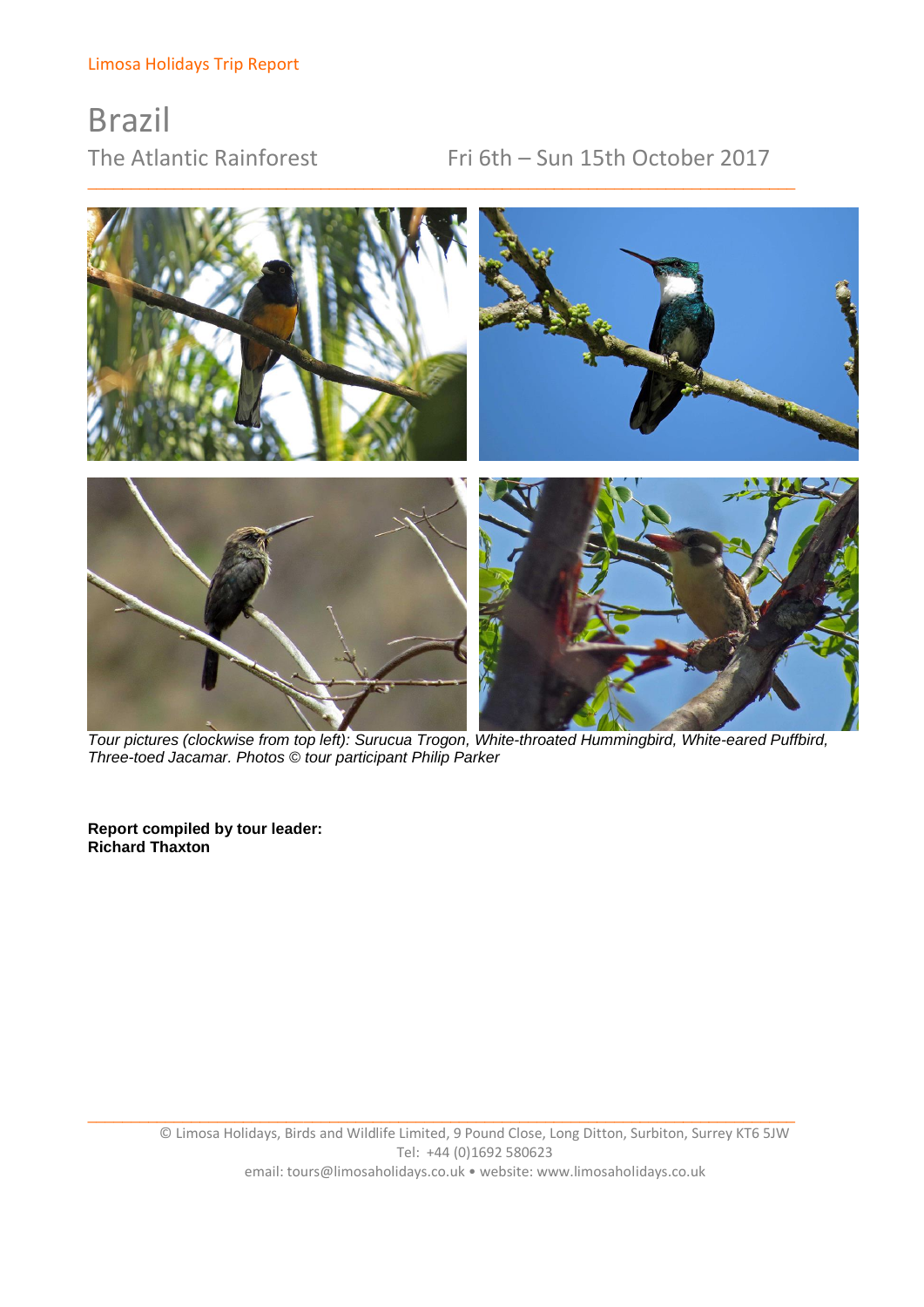## **Brazil | The Atlantic Rainforest**

Leaders: Richard Thaxton and Adilei Carvalho da Cunha With: Judy Dunworth, Rob Lovell & Anne Townsend, Owen Neary, Phil Parker, Pam Phillipson and Jeff Wigley.

REGUA has become firmly established in birding lore - and rightly so - as a truly magical, inspiring place and an exciting forest restoration project. The lodge, which formed our base for the week from which to explore the birding richness of the Atlantic rainforest, must surely be amongst the most picturesque settings in the world. With its peaceful and tranquil surrounds, comfortable accommodation, caring and attentive staff, great food, great weather and fantastic birding, the stage was set for what we hoped would be a wonderful stay. It was a hot week, with temperatures anywhere from high 30s to low 40s and it had been like that for a while. Such a hot dry spell I'm sure had some influence on the birding but, nonetheless, we recorded an impressive 292 species, with many highlights. You will all have your own but some of these, in no particular order, will surely feature amongst them and live long in our collective memories:

- Those superb displaying Whistling Herons.
- The courtship display of Boat-billed Herons.
- The ethereal experience of Giant Snipe-ing at dusk, with Adulei, the wizard.
- Those completely unexpected Toco Toucans
- All the hummingbirds in general, but especially Green-crowned Plovercrest.
- And that oh so showy Frilled Coquette.
- The array of tanagers, Green-headed, Diademed and Brazilian, key amongst them.
- The cotinga contingent; Black-and-gold, Swallow-tailed and Brazilian Laniisoma.
- Those superb views of Giant Antshrike.
- The subtle beauty of white spots on black of Large-tailed Antshrike.
- Bertoni's Antbird has to be in here too, eh?
- Those close views of Black-cheeked Gnateater.
- The exuberance of Streamer-tailed Tyrants.
- Hooded Berryeater there's just something about seeing that bird.
- That beautiful combo of dark navy blue and chestnut on Chestnut-bellied Euphonia.
- A dozen of one of the world's most endangered birds Three-toed Jacamar
- And not forgetting the peace, tranquillity and spectacular backdrop of our base, the lodge at REGUA
- So many highlights.........

## **Day 1. Friday 6<sup>h</sup> October**

Our British Airways flight from Heathrow to Rio arrived on time and, once through the formalities, we met up with Anne and Rob already in Brazil, were greeted by REGUA's jolly driver Alceni who deftly whisked us through the Rio traffic and on to REGUA lodge. After a long travel day, it was a quick snack, then off to bed. Sleep for those that could, while for those that couldn't drift off straight away, the chance to listen to the silence of the night, save for the calls of Rufous-capped Motmot, Pauraque and the metronomic call of Ferruginous Pygmy Owl.

## **Day 2, Saturday 7th October**

Having arrived well after dark last night, the excitement to see our new surrounds at first-light was palpable. As the grey-dark lifted we listened to the awakening of the surrounding garden and forest and met on the REGUA lodge tower to marvel at the awesome and spectacular mountain backdrop of the Serra dos Orgaos range - a razorback ridge of towering cliffs cloaked in Atlantic rainforest biome. With coffee in hand, the birding began, as the first rays of sun struck the smooth, sheer slabs of the backdrop peaks. From the tower we could look down to the wetland and saw our first White-faced Whistling Ducks, Capped Herons, Anhinga, Neotropical Cormorants, Common and Purple Gallinules, Western Cattle Egrets and Striated Heron. Meantime, fly-bys included both Southern Crested and Yellow-headed Caracaras, Roadside Hawk, Black Vulture, Picazuro Pigeon and one or two Sick's Swifts. In and around the garden and tower surrounds we saw our first Rusty-margined Guans, Redrumped Caciques, Squirrel Cuckoo, Great Kiskadee, Tropical Kingbird, Piratic and Social Flycatchers, a mix of Palm, Green-headed, Flame-crested, Yellow-backed, Sayaca and the incandescent vermillion Brazilian Tanagers, plus others of this huge and varied South American bird family including Blue Dacnis, Violaceous Euphonia and Chestnut-vented Conebill. At the feeders the aggressive resident Swallow-tailed Hummingbird did all it could to repel all other hummingbird boarders, which included Black Jacobin, Violet-capped Woodnymph and Rufous-breasted Hermit. For now though, Blond-crested Woodpecker and Channel-billed Toucan would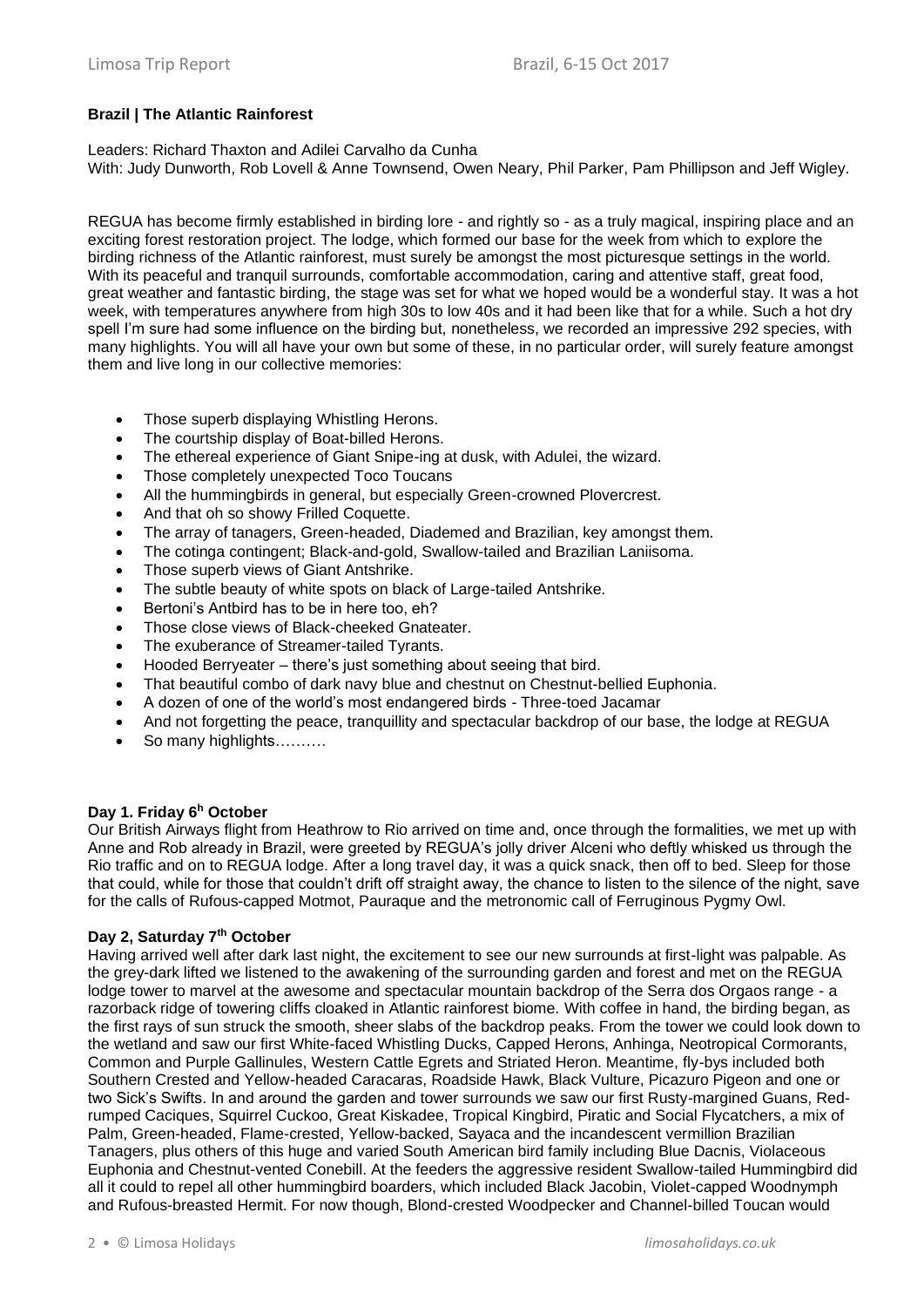remain as heard only. Many, if not most, of the above would become "staples" from now on, featuring in all our *Tower-ing* sessions, but what a start - and all before breakfast!

After breakfast, resident local guide Adilei Carvalho da Cunha joined us for a saunter down from the lodge to the reserve offices and around the wetland along the Yellow Trail. The birds came thick & fast. No sooner had we set off, than we found the Ferruginous Pygmy Owl that had called all night, also Ochre-breasted Flycatcher, Silvery-flanked Antwren and a superb Rufous-tailed Jacamar directly above our heads which made for vertical- 'scoping, to the sound of three very vocal Roadside Hawks. On reaching the wetland we saw our first Lesser Yellow-headed Vulture sailing overhead, while among the waterbirds were Southern Lapwing, Wattled Jacana, Common and Purple Gallinules, Great Egret, Rufescent Tiger Heron, both White-faced and Black-bellied Whistling Ducks and Brazilian Teal. The wetland passerines included Cattle, Masked Water and White-headed Marsh Tyrants, Boat-billed and Social Flycatchers and Band-tailed Hornero. Further along, in the forest scrub edges and wetland margins, we found Greater Ani, Chestnut-backed Antshrike, White-barred Piculet, Common Waxbill, Pale-breasted and Rufous-bellied Thrushes, Yellow-bellied Elaenia, Yellow-lored Tody-Flycatcher, Southern Beardless Tyrannulet, Red-legged Honeycreeper, Short-crested Flycatcher and White-bearded Manakin. In waterline tangles we found Yellow-chinned Spinetail, Black-capped Donocobius and Chestnutcapped Blackbird. Over the water darted both Ringed and Amazon Kingfishers, whilst Southern rough-winged Swallows skimmed the surface.

We were back at the lodge for lunch and with the combination of yesterday's travel and todays heat & humidity which took some getting used to, we chilled for a few hours, birding the garden, from the tower and/or generally relaxing through the heat of the early afternoon – 38+ Degrees! It was hardly any cooler, but at 4pm we headed off-site with Adilei, a short drive to Boasorte, in search of Giant Snipe at dusk, but heading out early enough to enjoy some early evening birding before the main event. It was a productive session, seeing Burrowing Owl, two very obliging and vocal Streamer-tailed Tyrants, Smooth-billed Ani, both White-bellied and Double-collared Seedeaters, Wedge-tailed Grassfinch, Grassland Sparrow and Blue-black Grassquit. In nearby trees and bushes we found Chopi Blackbird, Guira Cuckoo, Tropical Kingbird, and we coaxed an Ash-throated Crake into view. A Striped Cuckoo called out there somewhere, but could we find it? Bah! As a final warm-up to the main event, a pair of Whistling Herons flew in close and proceed to put on quite a show, displaying, really quite crane-like in their antics, with raised crests, high-stepping and leaps into the air

As the grey-dark descended, the tension was palpable. We walked into a field, stood, listened and almost immediately Giant Snipe began to give their weird unearthly calls from out there somewhere. Adilei set off, slowly quartering the pasture, using his expert ear and finely tuned field skills in an attempt to locate the calling bird. It took him a while and the tension became unbearable – would we see this giant amongst snipes? Then we got the signal, Adilei beckoned us over and on approaching him from behind, peering over his shoulder, there transfixed in his torch beam was said Giant. As if binocular views weren't enough, 'scoping this bird on closest focus gave us unbelievable views, not just head, neck and long bill as I've seen before, but for us this year, the whole bird stood up in full view. Wow!

Back at the lodge for *Caip-Time* at 6.45pm, we celebrated an amazing, bird-packed first day, with our caipirinha sundowner cocktail, to accompany our checklist catch-up. And then dinner, followed by early to bed.

## **Day 3. Sunday 8th October**

Pre-breakfast we variously birded the garden, from the tower, looking down to the wetland and surrounding forest. We saw many of the usual suspects. New though - and completely unexpected - and best bird by far so far was Toco Toucan, two of them, that flew into a lodge garden tree.

We headed off-site today, wanting to vary the days, heading up and over the Serra dos Orgaos mountain range to Sumidouro /Carmo. It's quite a drive, the longest excursion of the tour, so it's good to get it out of the way early in the week. We made a brief pit-stop at a roadside pull-in, near the so-called *Finger of God* – a massive rock pinnacle, around which a mass of swifts were swirling. We stopped again, briefly at Trescorgos and in a stream gully below the road we saw many new species including Masked Yellowthroat, Bran-coloured Flycatcher, Spix's Spinetail, Orange-eyed Thornbird, Ruby-crowned Tanager, House Wren and fly-by Whiteeyed Parakeets. On reaching Sumidouro we headed up the track above Carmo town in search of our main target species for the day – Three-toed Jacamar. Unusually, we had to wait a while, it's usually immediately seen, which added a frisson of tension (for me anyway!), but as we began our walk along the track we saw many new birds in the meantime. These included Hangnest Tody-Tyrant, Yellow-eared Woodpecker, Brown-crested, Streaked, Yellow-olive and Euler's Flycatchers, Burnished-buff Tanager, Grey-eyed Greenlet, Long-tailed Tyrant and a fine pair of Serra Antwrens. Eventually, though, we found the jacamar; in fact, the first of a dozen by the end of our time here. Phew! First one, then two, gave great views, their outwardly dull brown appearance belying their iridescent, bronzy-green tones when seen close up in the 'scope.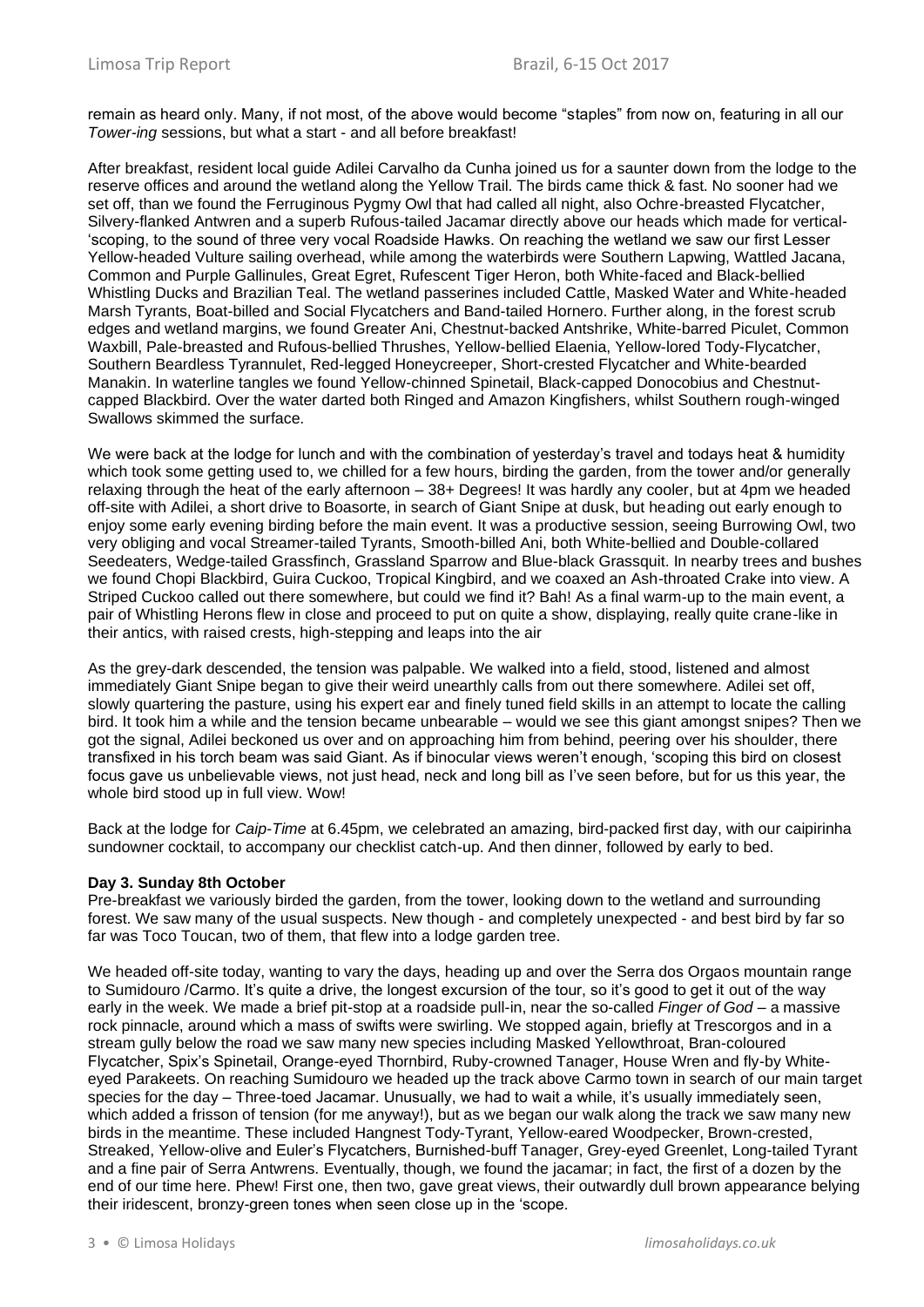Further along the track we saw Rufous-tailed Jacamar, two Squirrel Cuckoos, Sooty Grassquit and Rufousfronted Thornbird. Moving yet further on, slowly - it was too hot to move fast - we picked up a Crested Black Tyrant high up on a wire, a Swallow Tanager high in the top of a tree and a Roadside Hawk drifted passed. Thankfully the track entered forest scrub, giving us some respite from the infernal heat and in the relative cool and shade of this stretch we found two Crescent-chested Puffbirds perched obligingly close but tricky to see in the dense trackside scrub, White-collared Foliage-gleaner, Rufous-capped Spinetail, Olivaceous, Plain-winged and Lesser Woodcreepers plus Golden-crowned Warbler. Meeting up with Alceni and the van, we ate our picnic lunch in this relative shade, before then back-pedaling to Carmo and driving round to another part of Sumidouro. Along a dusty road we did some stop-start birding at key spots and found White-rumped Monjita, two Campo Flickers, Savanna Hawk, more Sayaca and Burnished-buff Tanagers, Blue Dacnis, Red Pileated Finch and two White-eared Puffbirds on fence posts right next to the van. We looked hard for the aptly-named Firewood Gatherer, but only saw its gathered firewood nest. Before long it was time to begin the long drive back, at the lodge for 6pm for a relaxing soiree looking out into garden/lodge surrounds or on the tower followed by checklist and sundowner, before being summoned to dinner.

## **Day 4. Monday 9th October**

As usual now, we began the day birding the garden or on the tower, enjoying the many by-now familiar species, including Boat-billed Flycatcher, Muscovy Duck fly-bys and the 05.15am routine showing of the Rusty-margined Guans. After breakfast, we took the short drive out through Matumbo village to the Waldenoor Trail. No sooner had we left the truck and begun our walk than we were among birds, a mix of some seen previously but many new ones too. These included nesting Chestnut-crowned Becard, Shiny Cowbird, Golden-chevroned Tanager, three fine male Blue Manakins, several Rufous-tailed Jacamars, and Surucua Trogon. As we slowly walked the track more new birds came to the fore, key amongst them were comical-looking Yellow-fronted Woodpeckers, Streaked Flycatcher, a cracking Chestnut-bellied Euphonia and Planalto Tyrannulet. Around the smallholding (barking dogs, if you need reminding), we saw Saw-billed Hermit, Golden-chevroned Tanager, and Blackthroated Trogon. Alas, Star-throated Antwren and Spot-billed Toucanet remained as heard only. Pressing on up the trail we reached as far as we had planned to go, a site for the diminutive, showy Frilled Coquette. There was no sign to begin with and it hadn't been seen in recent times by any other folk, but we gave it a while and our patience was rewarded when a male appeared, perched just long enough for us all to 'scope it, then it was off. How lucky were we? On the way back down, we saw Ruddy Ground Dove, Variegated Flycatcher, Red-eyed Vireo, Green-headed and Black-goggled Tanagers and Surucua Trogon. Unbeknown to us on the way up we'd walked right passed a nest hole of Rufous-capped Motmot, the size of a rabbit burrow. On the way back down though we happened to see the bird return to the nest hole and, from a safe distant, watched it come and go. Heading back, we stopped briefly in Matumbo in the hope of Red-cowled Cardinal and lo, it duly obliged. Nice.

After lunch, with the temperature in the low 40s, (someone said it had hit 44 Degrees!), downtime was well in order. Some of us rested in our rooms, whilst others birded the garden and tower but birds too were keeping a low profile. Eventually though we ventured out, down to the hide overlooking part of the wetland. Made of concrete to thwart wood-munching termites, inside it made for a veritable Tandoor oven! Nonetheless we birded here a while, finding roosting Black-crowned Night Herons, Cocoi Heron and Purple Gallinule. As the afternoon wore on and we singed at the edges, we left the Tandoor and headed around to the main part of the wetland to be there for dusk as Western Cattle Egrets gather to roost. While we waited, we saw Yellow Tyrannulet, Whitebearded Manakin, Brazilian Teal, Red-rumped Caciques, two Ferruginous Pygmy Owls, great views of an adult Rufescent Tiger Heron, Rufous-sided Crake and two Black-crowned Night Herons. Quite a few swifts passed over us, Sick's or Grey-rumped - hard to tell with the views we got, but we did pick out the more distinctive shape of Lesser Swallow-tailed Swift. Eventually, egrets began to arrive, dribs & drabs at first, then larger groups then larger groups still. As many as 2000+ are reported to be roosting currently, but the roost has become more diffuse than in previous years, so from this viewpoint it wasn't quite the anticipated spectacle. No matter, as the experience of seeing several hundred gathered together in just a few trees was a nice end to the day.

#### **Day 5. Tuesday 10th October**

This morning, acting on a tip-off from our fellow guests who'd been down in the hide at dawn yesterday and seen something really special, some of us were up extra early and went off in hot pursuit. Arriving just as it began to get light, lo, there they were, four superb Boat-billed Herons, giving the best of views. A recent arrival at REGUA, they are believed to be breeding. Certainly there seemed to be a lot of nuptial crest-raising display going on between two of them. Just as well we got there promptly as within a short while these nocturnal feeders had melted away into dark shady cover to roost. Here, too, were the majority of the roosting Western Cattle Egrets that we missed last evening. Oh, also two Black-crowned Night Herons and fab views of three Channel-billed Toucans too. How thrilling was all that?! A nice start to the day.

Taking turnabout, we were off-site again today, a two-hour drive to the coast at Cabo Frio, to different habitats and the accompanying birds. On reaching Cabo Frio we stopped first on the outskirts of town at a rather foetid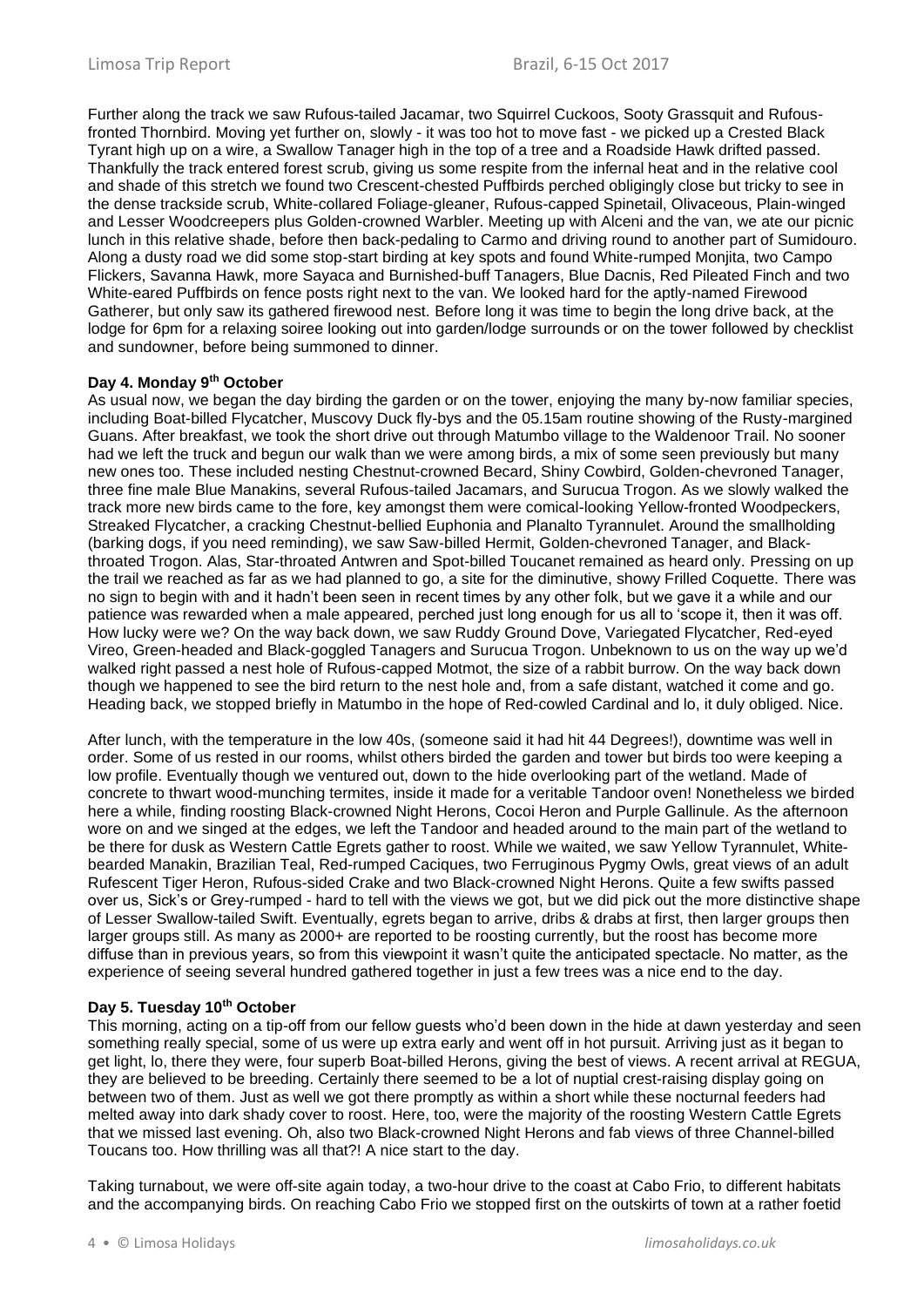lagoon where the water looked highly polluted and decidedly dodgy. Perhaps not surprisingly there were few birds here, just a Kelp Gull, a Grey-headed Gull, a Cabot's Tern, Lesser Yellowlegs and a Spotted Sandpiper. In nearby bushes, though, there were two Plain-breasted Ground Doves. As we crossed town we stopped to sift through mixed shorebirds at roadside saltings and shoreline. Here we saw a good selection of waders including Sanderling, Semipalmated, Grey and Collared Plovers, Semipalmated Sandpiper, White-backed Stilt and Ruddy Turnstone. The terns were a mix of Yellow-billed, Royal and Cabot's, the gulls were Kelp and there were lots of White-cheeked Pintail and Black Skimmer too. Alceni then dropped us off at the head of the sandy trail through *restinga* scrub habitat. Our quest here was to find the range-restricted endemic Restinga Antwren and it didn't take us long to find a pair and a second female. As we walked the trail, we also found Sooretama Slaty Antshrike, Bran-coloured Flycatcher, several Tropical Parulas, several Guira Cuckoos and a Grey-fronted Dove.

Thwarted in our attempt to reach the beach for lunch, instead we ate our picnic in a leafy side street on the edge of town. After which we drove around, stopping at various vantage points to check out areas of saltings and mangroves. Here we found lots of both Lesser and Greater Yellowlegs, more White-backed Stilts and several Little Blue Herons. Before long it was time to begin to head back but, stopping at a roadside creek, we found two Grey-headed Gulls and more of Kelp Gull, Grey Plover, Semipalmated Sandpiper, Lesser and Greater Yellowlegs and a lone Hudsonian Godwit, with Magnificent Frigatebirds high overhead. We were back at REGUA by late afternoon, giving us time to relax and bird the garden and from the tower, before our routine of checklist, sundowner, dinner then bed.

## **Day 6. Wednesday 11th October**

Pre-breakfast, we couldn't resist more of those Boat-billed Herons down at the hide, so headed there at first light. We saw two this time, together with five Black-crowned Night Herons and the Channel-billed Toucans were there again too. After breakfast, it was a site-based day for us today but requiring a short drive across pastureland, cropland and scattered woodland to the head of the Green Trail. Along the way we saw Burrowing Owl, White-rumped Swallow, Chopi Blackbird, Double-collared Seedeater, White-eyed Parakeet, Fork-tailed Flycatcher and Common Tody-Flycatcher. As we entered the forest, we were stopped by a species of vine snake, sprawled across the track in front of us. This in itself was nice to see, but stopping for it also delivered close views of Blond-crested Woodpecker, Rufous-breasted Hermit and Blue Manakin. No sooner had we started to walk the Green Trail than a White-necked Hawk sailed over us. Birds then came thick and fast; in quick succession we saw Red-eyed Vireo, Blue Dacnis, White-bellied Tanager and Red-legged Honeycreeper. Moving slowly on, we then had great views of both Black-cheeked Gnateater and Southern Antpipit.

A little ways on a Black Hawk-Eagle passed over us as we enjoyed Eye-ringed Tody-Tyrant, Ochre-bellied Flycatcher, Reddish Hermit, Ruby-crowned Tanager and both White-throated and Olivaceous Woodcreepers. Further on a noisy commotion in the dense forest understorey proved to be two Red-crowned Ant Tanagers and Black-capped Foliage-gleaner. The previous evening we had learned that the-bird-with-three-names – Shrikelike Cotinga, Elegant Mourner, or officially, Brazilian Laniisoma had been seen at trail marker 1300m. This beautiful bird, hard to see at low elevations at this time of year was one we had to try to find. Adilei's keen ear immediately picked it out, calling way back in the forest depths, but using his astonishing mimicry skills, he soon had the bird responding and edging ever closer until, eventually, it came into full view above our heads, remaining still and for long enough for 'scoping. Marvellous.

It was time now to back-track and head to the lodge for lunch. However the return leg continued to produce new birds, including Greyish Mourner, White-throated Spadebill, Yellow-throated Woodpecker, Rufous-winged Antwren and White-winged Becard, plus some we'd seen previously too, Rufous-tailed Jacamar, Euler's Flycatcher, Green-headed and Flame-crested Tanagers amongst them. As we drove back through the pastureland, Yellowish Pipit was new for us. In the late afternoon when temperature had eased a bit (yeah, right!) we ventured out, going around the wetland on the Yellow Trail in reverse, to check out new areas. The heat of the day meant things were quite quiet and bird activity somewhat supressed. However, we did manage to see a few things including Chestnut-backed Antshrike, a female Plain Antvireo, Limpkin, White-barred Piculet, Chestnut-capped Blackbird, White-headed Marsh Tyrant, and Yellow-lored Tody-Flycatcher, Wetland birds included Striated and Capped Herons and Anhinga.

## **Day 7. Thursday 12th October**

We breakfasted early today in order to get away, off-site in good time to visit Pica do Caledonia which affords the chance to gain easy road access to high elevation forest via a steep service road up to telecommunication installations, to an altitude of over 2,000m, close to the tree-line. The 4x4 truck followed us and on reaching Caledonia we swapped vehicles to make the low-ratio, somewhat hairy, steep ascent, worth it for the ease of access to this level and the gentle amble back down. We spent quite a bit of time in the one spot at the distal part of our drive up, before then walking down. At this spot, *the* spot of the Grey-winged Cotinga, we heard it but couldn't locate it, bah! No matter, there was much to see besides including stotting Brassy-breasted Tanager,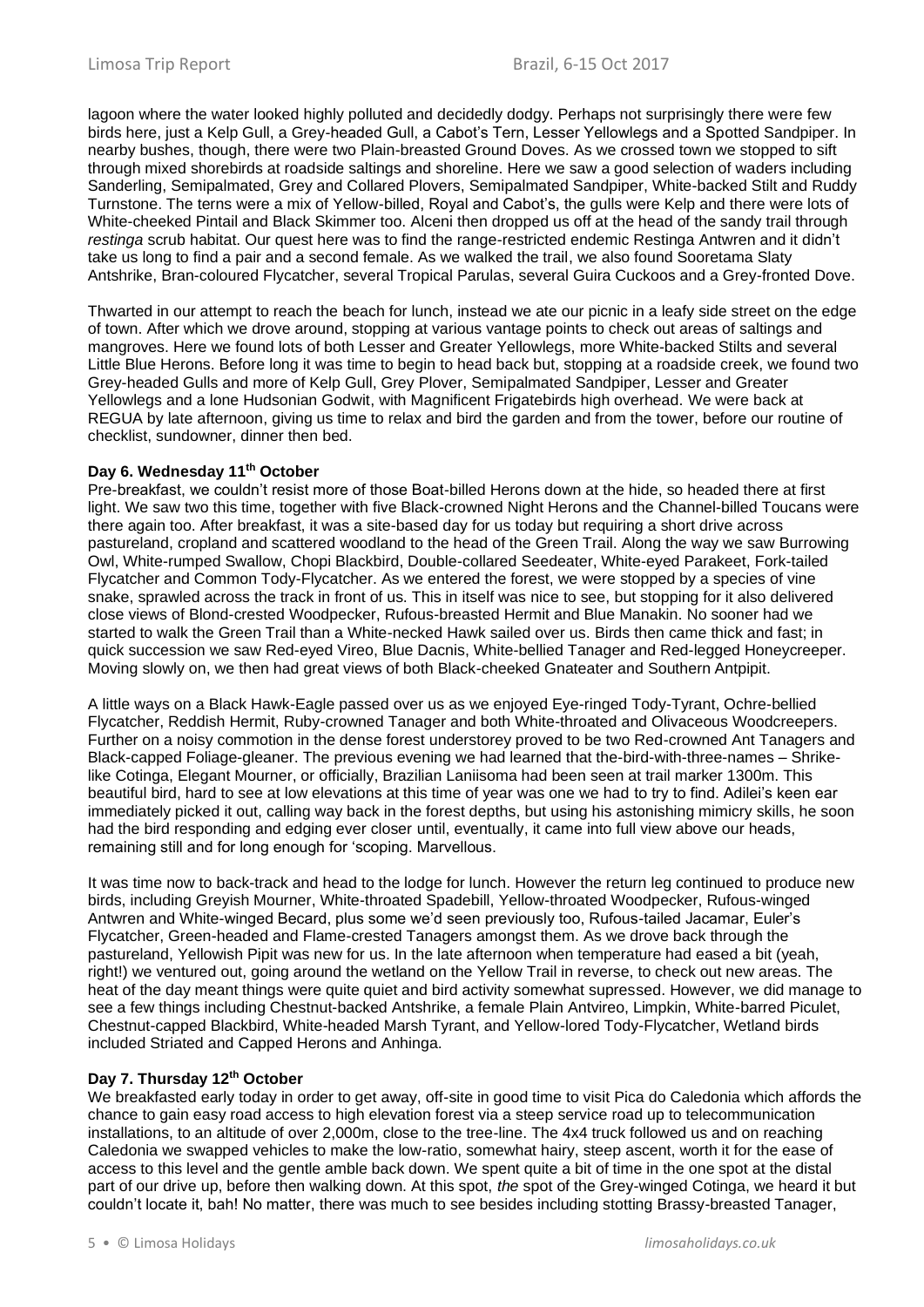Plumbeous Pigeon, Rufous-browed Peppershrike, Black-and-gold Cotinga, Highland Elaenia and, at last, our first of South America's most ubiquitous bird, Rufous-collared Sparrow! It was well worth our time spent at this one spot as we also found beautiful cobalt-blue Diademed Tanagers, Yellow-legged Blackbirds, Blue-billed Black Tyrant and Yellow-browed Woodpecker though only heard Mouse-coloured Tapaculo, a notorious skulker.

Eventually we began our descent, stopping whenever we saw or heard birds. Progress was slow as we encountered so much on the way down. At one such stop we found Shear-tailed Grey Tyrant, Rufous-tailed Antbird and the beautifully spotty Large-tailed Antshrike. Meanwhile White-tailed Hawk and White-collared Swifts sailed overhead. A little further down we met with Bay-chested Warbling Finch, Pallid Spinetail, Thick-billed Saltator and Serra do Mar Tyrannulet. Further on still we added Velvety Black Tyrant, Ochre-faced Tody-Flycatcher, Serra do Mar Tyrant Manakin, Variable Antshrike, Glittering-bellied Emerald and Rufous-crowned Greenlet.

We ate our picnic lunch back at the start of the service road before then heading back up a little way and taking a side track, the Sao Bernardo Trail. Here one key bird we hoped to see was Swallow-tailed Cotinga, the world's most beautiful bird – discuss. So stunning-looking is this bird that it is not known to sing or call. No-one knows what it sounds like, it's deemed silent. Well, who needs to shout about it when you have looks like that! And lo, we saw three of these stunners no sooner had we reached the key spot, a nesting pair and at least a third bird, maybe more. We remained here quite a while enjoying these beauties but picking up more besides including Rusty-margined Flycatcher, Hooded Siskin, White-throated Hummingbird, Creamy-bellied Thrush, Grey-capped Tyrannulet, Fawn-breasted Tanager, Pallid Spinetail, Boat-billed Flycatcher and that oh so ear-splittingly vocal Red-legged Seriema! Enough to drive us away - and it did! We were back at REGUA late afternoon for checklist, caipirinha……..etc.

## **Day 8. Friday 13th October**

For our last off-site day we headed to Macae de Cima for more high elevation birding. Here too, another track would save us legwork and get us up to forest at c.1400m. On the drive up we stopped to enjoy two *Daz*-white male Bare-throated bellbirds, their turquoise bare skin patch clearly visible in the 'scope. Here too we found White-throated Hummingbird, White-rimmed Warbler, Brassy-breasted Tanager and oh so fleetingly a Spotbilled Toucanet. We drove passed a tree festooned in old pendulous nests of Crested Oropendolas but they didn't seem to be at home.

Swapping the van for the truck we drove up to c.1400m to a quaint Hansel & Gretel-like cottage, the home of the late David Miller, renowned orchid expert. This beautiful spot overlooking the surrounding forest was a great vantage point for birding, added to which sugar feeders drew assorted hummingbirds out of the forest and in to the open for us to enjoy. Here we saw more White-throated Hummingbirds, but the stunning Brazilian Ruby, the elfin Amythest Woodstar and the showy Green-crowned Plovercrest were all new for us. As we watched the hummers come and go, we watched for other things too and managed to find Black-and-gold Cotinga, Uniform Finch, both Golden-chevroned and Azure-shouldered Tanagers, Rufous-capped Spinetail, Surucua Trogon, Maroon-bellied Parakeet and a female Pin-tailed Manakin. Several Hooded Berryeaters called but remained unseen, for now. It's such a lovely spot that we ate our picnic here before then beginning the slow saunter back down birding all the way, with birds at every step. First up were two Squirrel Cuckoos, swiftly followed by Bluebilled Black Tyrant, Creamy-bellied Thrush and Pale-browed Treehunter. Further down we saw the superb Bertoni's Antbird, Plumbeous Pigeon and a Hooded Berryeater flew into view, at last! At this spot too, it was a struggle, but we eventually saw Rufous-tailed Antthrush deep in the undergrowth and Adilei used his skills to draw a Rufous-breasted Leaftosser into full view for us.

Pressing on, hearing a Giant Antshrike calling at the trackside we waited in the hope that it would show and, with a little judicious use of tape, it responded and came into view, a female, perched for several minutes and giving us superb views. Further on, at a rocky-cliff track edge, we found, appropriately enough, a pair of Cliff Flycatchers, which showed very well. Here too we saw Swainson's Flycatcher, which was unexpected. A little further down, we gave Sharp-tailed Streamcreeper some time and eventually it showed, deep in a stream gully. Not the best views, but hey, can't win 'em all. Finally, Drab-breasted Bamboo Tyrant, Mottle-cheeked Tyrannulet, Black-goggled Tanager and Lesser Woodcreeper were the last suite of birds seen before we reached the van and it was time to head back to REGUA.

## **Day 9. Saturday 14th October**

We began this, our last morning at REGUA in the garden, some on the tower, before breakfasting early and then heading off to do one more trail –the so-called 4x4 Trail, before preparing to depart for home later that afternoon. *En route*, driving through the pasturelands, we saw fly-by Scaly-headed Parrots, Guira Cuckoos and heard Laughing Falcon. We entered the forest and drove to the top, then slowly sauntered back down the track stopstart birding as we went, with Adilei kindly heading back up the track at intervals to bring the truck back down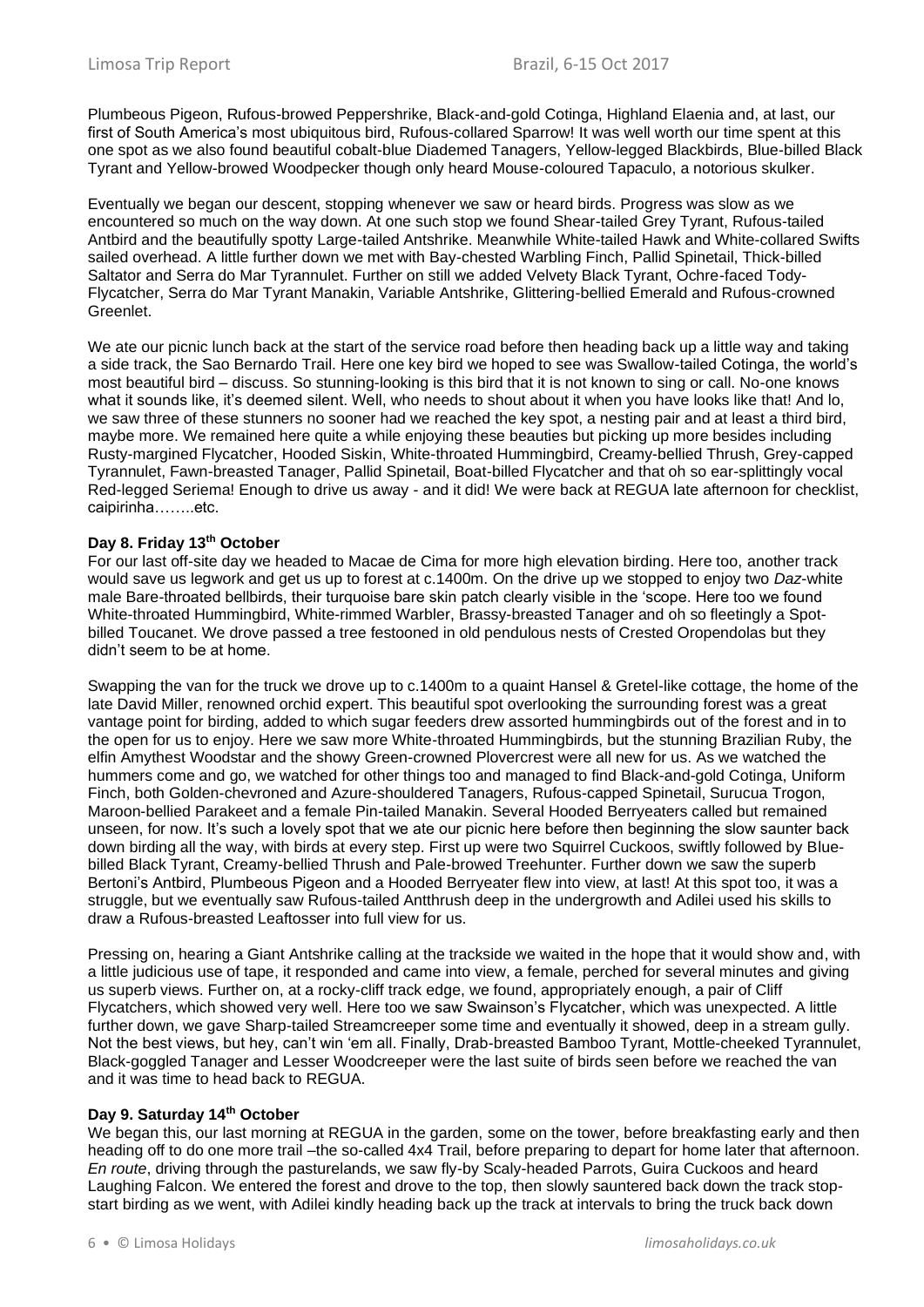behind us in stages, so we didn't have to trudge back up for it. Good system. There were birds to see all the way down, some by now very familiar to us, other new, adding a dozen species this morning to our week's tally. The first suite of species included Scaled Antbird, Yellow-eared Woodpecker, a female Orange-bellied Euphonia, Eared Pygmy Tyrant and Eye-ringed Tody Tyrant. Further along we met with Yellow-olive Flycatcher, a pair of Spot-breasted Antvireos and a pair of Black-and-white Hawk-Eagles passed overhead. Further on still we found Sepia-capped Flycatcher, Streak-capped Antwren, Lesser Woodcreeper, Rufous-capped Motmot, White-chinned Sapphire and Grey-hooded Flycatcher. As we dropped down further there were yet more birds – this fairly steep descending track illustrating how stratified the birding can be, with different species at different elevations. This next suite of species included Greyish Mourner, Whiskered Myiobius (Flycatcher), Rufous-wined Antwren, and several Red-eyed Vireos.

Before reaching the lower levels, by which time it was time to board the truck and head down back to the lodge, we encountered Flame-crested Tanager, Uniform Antwren, White-tipped Dove (which had been scarce all week), Tropical Parula, Streaked Xenops and Brazilian Tanager. We could hear the wing-snapping clicks of displaying male White-bearded Manakins in the understory somewhere, but could only see females. On the drive back we stopped for great views this time of that Laughing Falcon, flying back & forth over our heads carrying a snake. We stopped too for a Savanna Hawk and, at the third time of trying, finally caught up with Long-billed Wren. On arriving back at the lodge for lunch, we were greeted with the news that Black-tailed Tityra, seen from the tower by those who hadn't joined us this morning, was one last new bird to add for the week and a nice one to catch up with, too.

Shortly after lunch, we bade farewell to Anne and Rob - transferring early back to Rio - then the rest of us relaxed in the wonderful ambience of REGUA lodge for as long as we could ahead of our own transfer in the later afternoon back to Rio. The time passed all too quickly and at 4pm we said fond farewells to the REGUA team for looking after us so well and were whisked away by driver Alceni to the airport for the return flight to Blighty, arriving on **Day 10. Sunday 15th October**.

I'd like to thank you all for coming along and sharing the REGUA experience and wonders of Atlantic Rainforest birding. Thank you.

## **ANNOTATED LIST OF BIRDS RECORDED**

*(Total of 291 species recorded by the group.* **En** *= Brazilian endemic)*

## **Key to places**

R – REGUA Lodge RW – REGUA Wetlands Boasorte (Giant Snipe site) MdC – Macae de Cima GT – Green Trail Sum. – Sumidouro/Carmo PdC – Pica do Caledonia WT - Waldenoor Trail 4x4 – 4x4 Trail CF – Cabo Frio

**White-faced Whistling-duck** *Dendrocygna viduata* 10-15+ seen on all visits to the REGUA wetland (RW) or as fly-bys from the R lodge tower. **Black-bellied Whistling-duck** *Dendrocygna autumnalis* 5-10 seen on our visits to RW throughout the week. **Muscovy Duck** *Cairina moschata* Seen on five dates, as fly-bys down at RW or from the lodge tower. **Brazilian Teal** *Amazonetta brasiliensis* Scarce, just 1-2 seen on two RW visits on 7/10 and 9/10. **White-cheeked Pintail** *Anas bahamensis* 30-40 at Cabo Frio (CF) on 10/10. **Rusty-margined Guan** *Penelope supercillaris* 2-3 seen daily in the early morning and again in the evening, REGUA lodge gardens (R) 07-14/10. **Rufescent Tiger Heron** *Tigrisoma lineatum* 1-2 seen on visits to RW, 7/10, 9/10 and 11/10.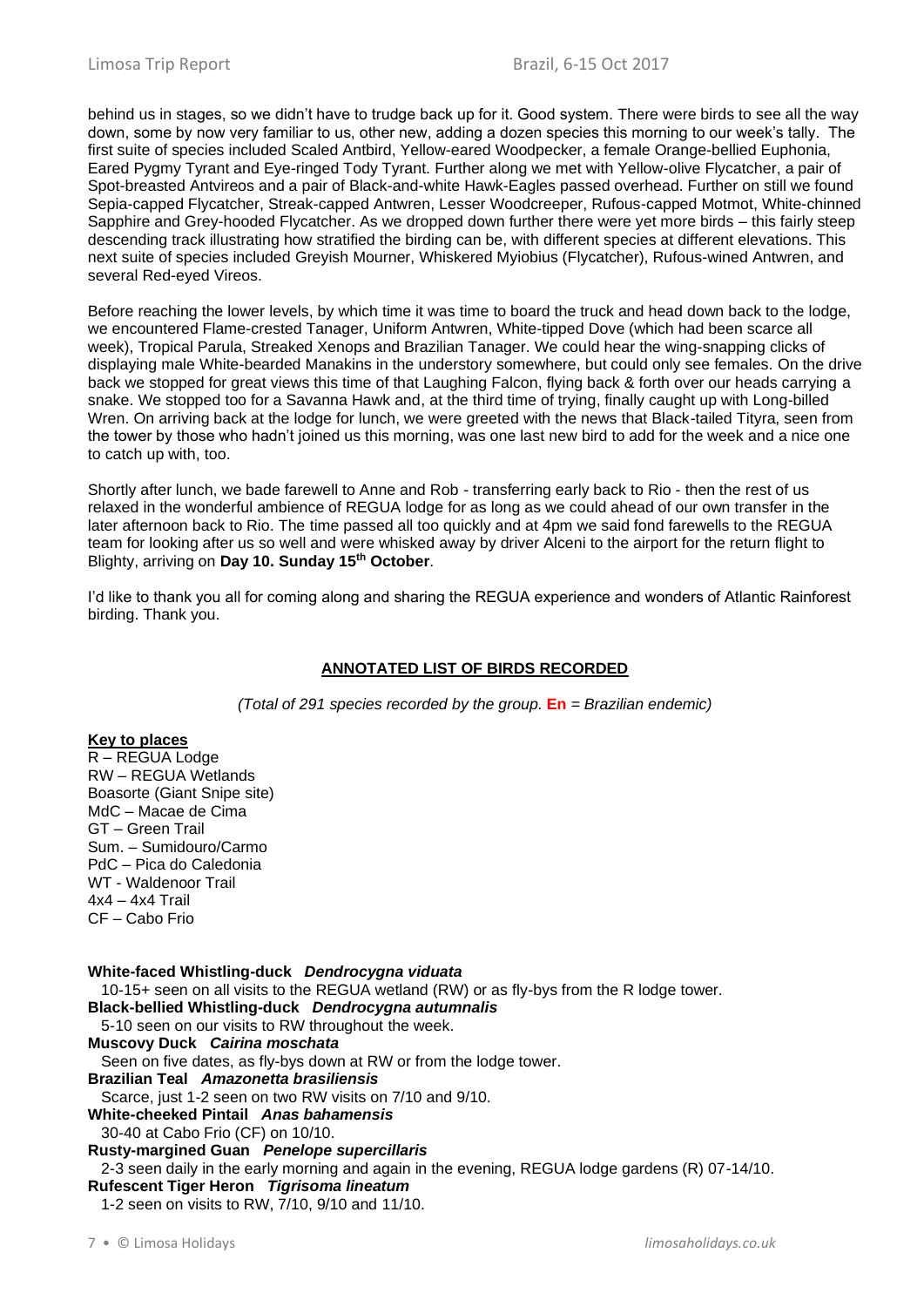### **Boat-billed Heron** *Cochlearius cochlearius* Fabulous views of four of these bizarre looking herons seen on pre-breakfast visits to the hide, 9-11/10 **Black-crowned Night Heron** *Nycticorax nycticorax* Up to four adults and 1-2 juvenile seen on hide visits, 9-11/10. **Striated Heron** *Butorides striata* Between 1-3 seen RW on three dates, 7/10, 9/10 and 11/10. **Western Cattle Egret** *Bubulcus ibis* Common, seen daily at RW and as drive-by birds in fields everywhere we went. The RW evening roost is more dispersed than in previous years, so less easy to appreciate the total number, but apparently 2000+ roost in total. **Cocoi Heron** *Ardea cocoi* One seen on three dates at RW, 8/10, 9/10 and 11/10. **Great Egret** *Ardea alba* 1-2 seen on four dates, at RW and 1-2 drive-by birds seen *en route* to other sites. **Capped Heron** *Pilherodius pileatus* 2-3 of these beautiful buttermilk-coloured birds seen daily down at RW, and from R lodge tower. **Whistling Heron** *Syrigma sibilatrix* Fabulous views of two, a pair, displaying crane-like in the Giant Snipe field, Boasorte, 7/10. One walking around the volunteers accommodation at R, as we returned from Macae de Cima, 13/10. **Little Blue Heron** *Egretta caerulea* 10+ in the roadside saltings/mangroves at CF, 10/10. **Snowy Egret** *Egretta thula* One or two picked out amongst the cattle egrets at RW on two dates. **Magnificent Frigatebird** *Fregata magnificens* Up to six seen above town at CF, 10/10 and then several seen in Rio when returning for the flight to Blighty, 14/10. **Neotropic Cormorant** *Phalacrocorax brasilianus* Seen daily at RW and from R lodge tower. **Anhinga** *Anhinga anhinga* 1-2 seen daily at RW from R lodge tower. **Turkey Vulture** *Cathartes aura* Low numbers seen daily at R and wherever we went off-site. **Lesser Yellow-headed Vulture** *Cathartes burrovianus* 1-2 seen over RW/R on three dates. **Black Vulture** *Coragyps atratus* Ubiquitous, seen daily. **Black Hawk-eagle** *Spizaetus tyrannus* One seen through the canopy, low over our heads on the Green Trail (GT), 11/10. **Black-and-White Hawk-eagle** *Spizastur melanoleucus* Two seen through the canopy above our heads on the 4 x 4 trail, 14/10. **Savanna Hawk** *Buteogallus meridionalis* Seen on five dates, at R and as a drive-by bird on excursion days. **White-necked Hawk** *Buteogallus lacernulatus* One, GT on 11/10. **Roadside Hawk** *Buteo magnirostris* 1-2 seen on four dates various locations, on and off site. **White-tailed Hawk** *Buteo albicaudatus* One, on our way back from Sumidouro/Carmo (Sum) excursion on 8/10, one at CF on 10/10 and a juvenile at Pica do Caledonia (PdC) on 12/10. **Red-legged Seriema** *Cariama cristata* One **very** vocal bird along the Sao Bernardo Trail, PdC on 12/10. **Rufous-sided Crake** *Laterallus melanophaius* Certainly two, possible another two, down at RW, 9/10. **Grey-necked Wood Rail** *Aramides cajanea* Heard only, just once, at night from R lodge, 8/10. **Slaty-breasted Wood Rail** *Aramides saracura* Heard only at R during the night, 9/10 and one seen at Mace de Cima, 13/10. **Ash-throated Crake** *Porzana albicolis* Just one seen, but several others heard when we went Giant Snipe-ing at Boasorte on 7/10. **Purple Gallinule** *Porphyrio martinica* 1-2 seen at RW each time we visited.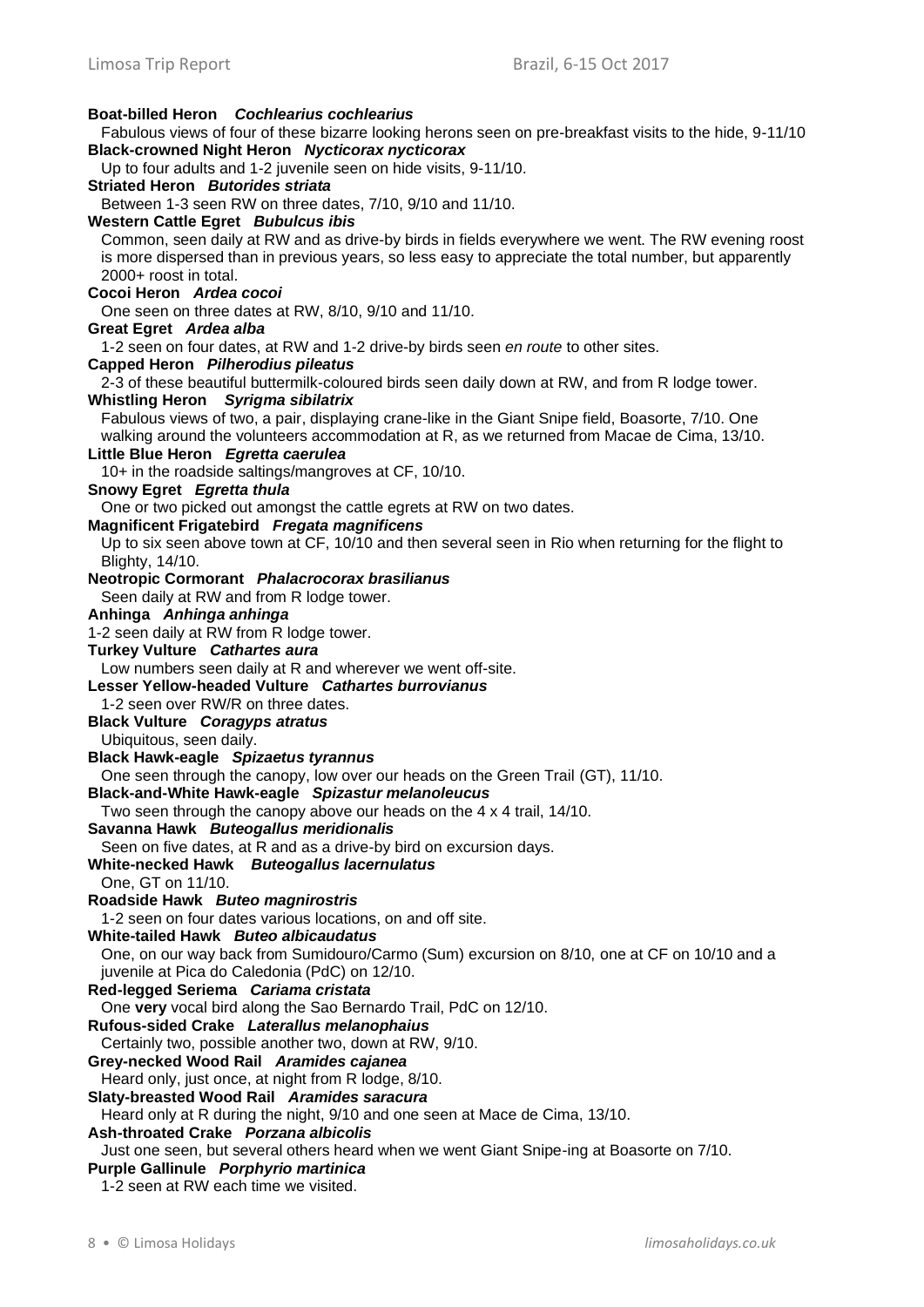**Common Gallinule** *Gallinula galeata* Lots, RW all week. **Limpkin** *Aramus guarauna* Just one, from Yellow Trail around the back of RW, 11/10. **White-backed Stilt** *Himantopus melanurus* 20-30 on the coast at CF, 10/10. **Southern Lapwing** *Vanellus chilensis* Seen daily, RW and in any open fields / roadsides. **Grey Plover** *Pluvialis squatarola* 3-4 at roadside salt marsh/mud flats at CF, 10/10. **Semipalmated Plover** *Charadrius semipalmatus* 10+ as above, CF, 10/10. **Collared Plover** *Charadrius collaris* 1-2 as above, CF, 10/10. **Wattled Jacana** *Jacana jacana* Several, at RW all week, other roadside/ditch birds seen *en route* to other sites. **Giant Snipe** *Gallinago undulata* One, expertly found for us by Adilei, others heard, at Boasorte on 7/10. **Hudsonian Godwit** *Limosa haemastica* One, roadside mud/saltings CF, 10/10. **Greater Yellowlegs** *Tringa melanoleuca* 30+ at roadside saltings/mangroves, CF, 10/10. **Lesser Yellowlegs** *Tringa flavipes* 10-20, as above CF, 10/10. **Spotted Sandpiper** *Actitis macularius* One, roadside shore/saltings, CF, 10/10. **Ruddy Turnstone** *Arenaria interpres* 10+ as above, CF, 10/10. **Sanderling** *Calidris alba* 2-3, as above, CF, 10/10. **Semipalmated Sandpiper** *Calidris pusilla* 1-2 as above, CF, 10/10. **Black Skimmer** *Rynchops niger* 20+ as above, CF, 10/10. **Grey-headed Gull** *Chroicocephalus cirrocephalus* Two, at the roadside lagoon, CF, 10/10. **Kelp Gull** *Larus dominicanus* 1-2 at the roadside lagoon, CF, 10/10. **Royal Tern** *Thalasseus maximus* Several, roadside shore/saltings, CF, 10/10. **Cabot's Tern** *Thalasseus acuflavidus* Just the one, CF, 10/10. **Yellow-billed Tern** *Sternula superciliaris* Two, roadside shore/saltings, CF, 10/10. **Rock Dove** *Columba livia* A few seen *en route* through towns. **Picazuro Pigeon** *Patagioenas picazuro* Common, fly-by birds throughout the week. **Plumbeous Pigeon** *Patagioenas plumbea* One, PdC on 12/10 and one at MdC on 13/10. **Plain-breasted Ground Dove** *Colombina minuta* Two, roadside lagoon, CF, 10/10. **Ruddy Ground Dove** *Columbina talpacoti* Common and widespread, seen daily. **White-tipped Dove** *Leptotila verreauxi* One, RW/Yellow Trail, 11/10. **Grey-fronted Dove** *Leptotila rufaxilla* Heard from R lodge tower, 7/10 and one seen 10/10. **Guira Cuckoo** *Guira guira* Seen on six dates, mostly at/near R but as drive-by birds too on excursions. **Greater Ani** *Crotophaga major* Small groups on all visits to RW.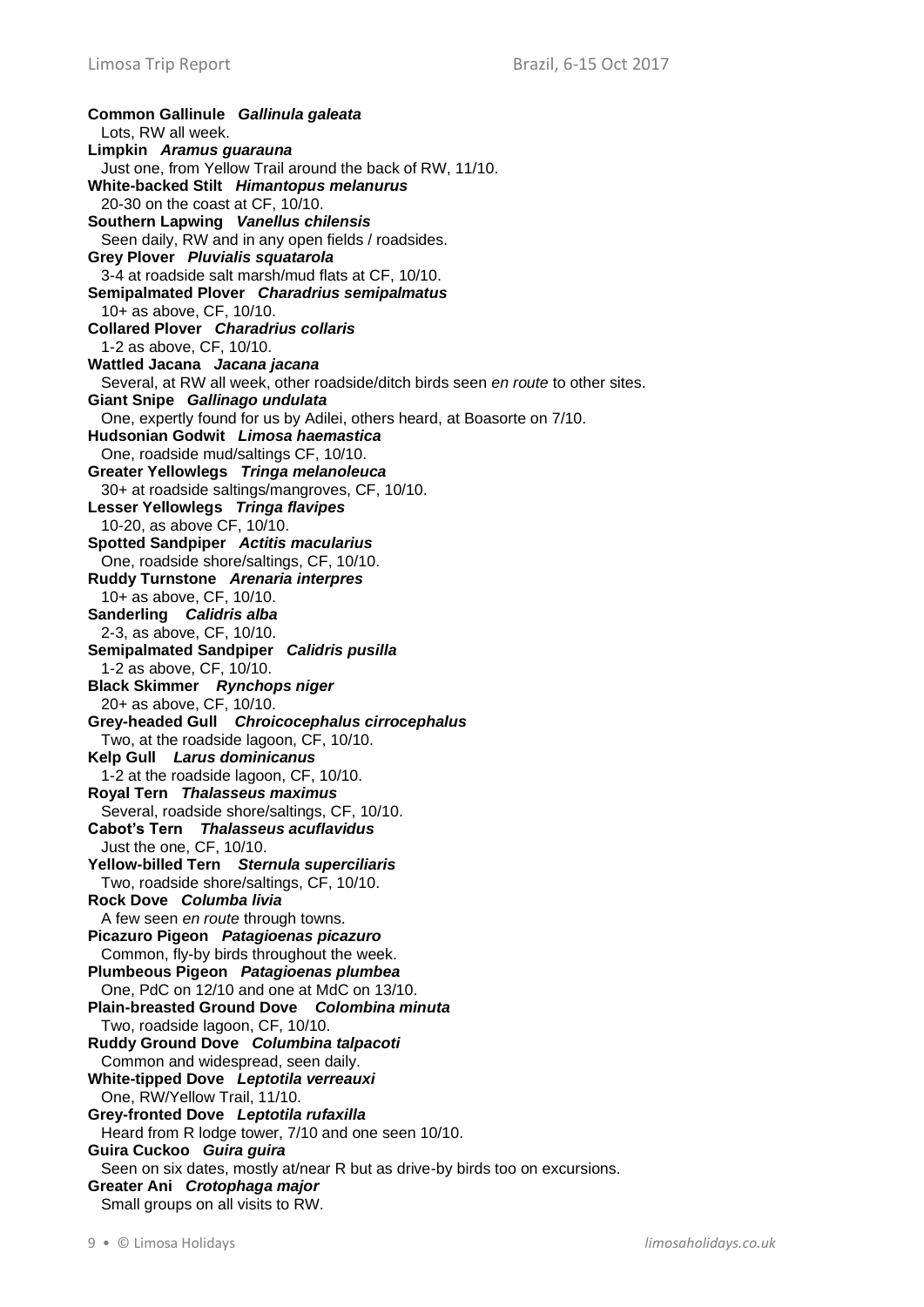**Smooth-billed Ani** *Crotophaga ani* Seen daily, at various places visited throughout the week. **Striped Cuckoo** *Tapera naevia* Heard only, Boasorte, on 7/10. **Squirrel Cuckoo** *Piaya cayana* Seen on four dates; One in R lodge garden on 7/10, two at Sum) on 8/10 and one at Mdc on 13/10. **Tropical Screech Owl** *Megascops choliba* Just one, seen at the roadside as we returned to R from Giant Snipe-ing, Boasorte, 7/10. **Tawny-browed Owl** *Pulsatrix koeniswaldiana* Heard only at the lodge during the night of 8/10 **Ferruginous Pygmy Owl** *Glaucidium brasilianum* Heard every night/early morning from our rooms at the lodge. Seen on four dates at R. **Burrowing Owl** *Athene cunicularia* One, Boasorte on 7/10, two on the drive out to GT on 11/10 and one at the bus station as we drove through the town of Cachoieras de Macacu, 13/10. **Common Potoo** *Nyctibius griseus* Heard only, on one night, from the R lodge, 910. **Pauraque** *Nyctidromus albicollis* Heard only, on four nights, from R lodge. **White-collared Swift** *Streptoprocne zonaris* Seen of five dates, various locations. **Grey-rumped Swift** *Chaetura cinereiventris* A few convincingly seen, on one date only, from R lodge tower, 8/10. **Sick's Swift** *Chaetura meridionalis* Seen on five dates, at R lodge/from the tower/over RW. **Lesser Swallow-tailed Swift** *Panyptila cayennensis* Three, over RW, 9/10. **Saw-billed Hermit** *Ramphodon naevius* **En.** One, at the (barking dogs) small-holing along Waldenoor Trail (WT) on 9/10. **Rufous-breasted Hermit** *Glaucis hirsuta* One or two at the lodge feeders, almost daily. **Reddish Hermit** *Phaethornis ruber* One, GT on 11/10. **Swallow-tailed Hummingbird** *Eupetomena macroura* Seen daily, at R lodge feeders, always spoiling for a fight with other hummers. **Black Jacobin** *Melanotrochilus fuscus* Seen daily at the R lodge feeders. **Green-crowned Plovercrest** *Stephanoxis lalandi* One seen briefly at PdC, 12/10, and 1-2 on the feeders, MdC on 13/10. **Frilled Cocquet** *Lophornis magnificus* We had to wait, but eventually one turned up at the top of the WT, 9/10. **Glittering-bellied Emerald** *Chlorostilbon lucidus* Seen at PdC on 12/10 and at MdC on 13/10. **Violet-capped Woodnymph** *Thalurania glaucopis* Seen daily at R lodge feeders, others at PdC on 12/10 and at MdC on 13/10. **White-chinned Sapphire** *Hylocharis cyanus* One seen as we walked around RW, 7/10. **White-throated Hummingbird** *Leucochloris albicollis* Seen at PdC on 12/10 and at MdC on 13/10. **Glittering-throated Emerald** *Amazalia fimbriata* Seen on four dates at R lodge garden/feeders. **Brazilian Ruby** *Clytolaema rubricauda* **En.** Seen, but not well at PdC on 12/10, seen better on feeders at MdC, 13/10. **Amethyst Woodstar** *Calliphlox amethystine* Just one of these diminutive cuties, on the feeders at MdC, 13/10. **Surucua Trogon** *Trogon surrucura* One, WT on 9/10 and two at MdC on 13/10. **Black-throated Trogon** *Trogon rufus* One, WT on 9/10. **Amazon Kingfisher** *Chloroceryle amazona* Seen on three dates, RW.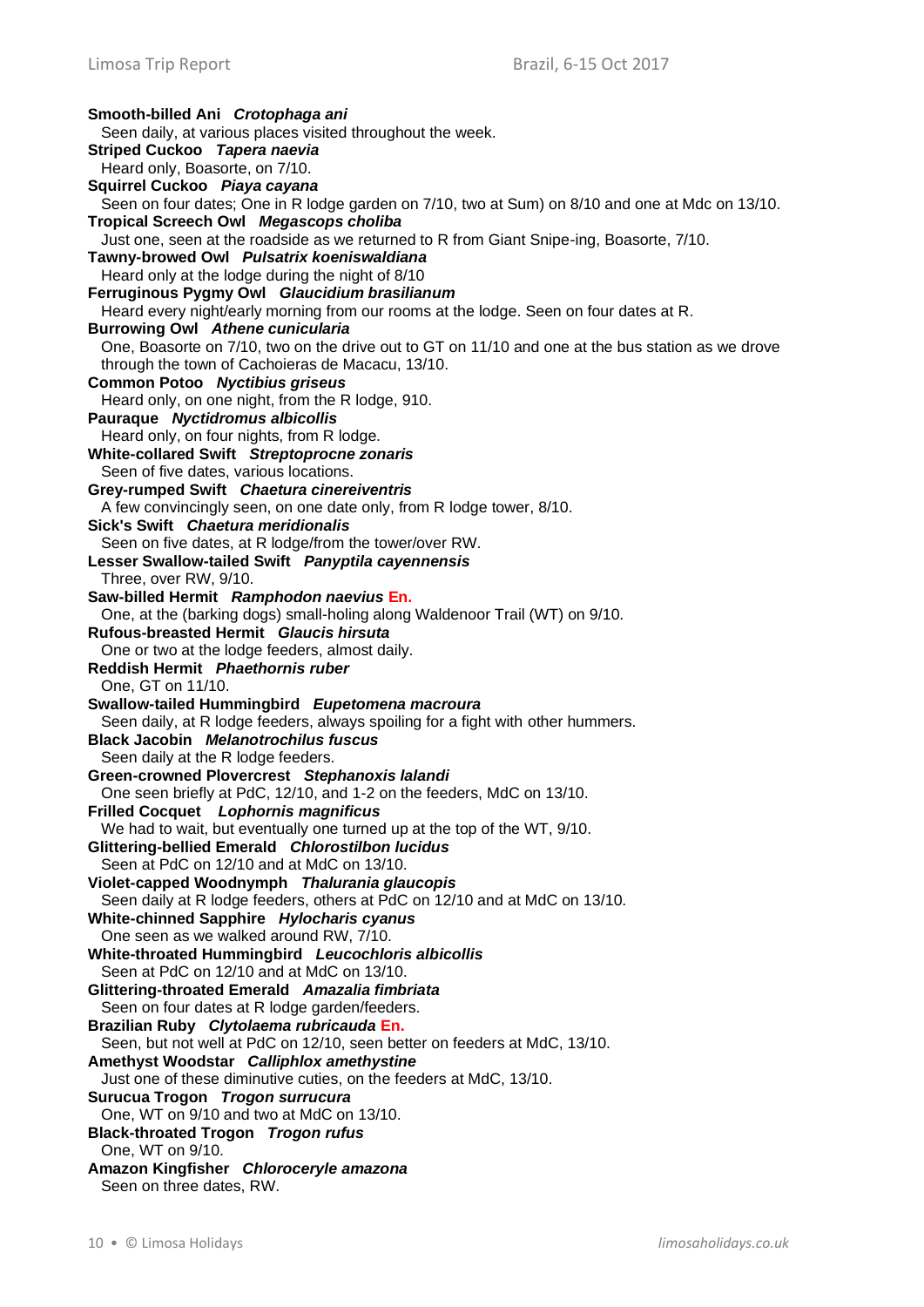**Ringed Kingfisher** *Ceryle torquatus* Seen daily, down at RW and from R lodge tower. **Rufous-capped Motmot** *Baryphthengus ruficapillus* Heard all week, at night / dawn from our lodge rooms. One seen returning to nest hole in earth bank, WT on 9/10 and at MdC on 13/10. **Three-toed Jacamar** *Jacamaralcyon tridactyla* **En.** 12+ of these rare, threatened and restricted-range birds, at Sum, 8/10. **Rufous-tailed Jacamar** *Galbula ruficauda* Two seen as we began our walk around RW on 7/10, and there again on 11/10 and one along WT on 9/10. **White-eared Puffbird** *Nystalus chacuru* Two, on roadside fence posts on the road back from Sum, 8/10. **Crescent-chested Puffbird** *Malacoptila striata* Two, along the trail at Sum, on 8/10. **Spot-billed Toucanet** *Selenidera maculirostris* Heard once or twice along trails at R, eventually seen albeit briefly at MdC on 13/10. **Channel-billed Toucan** *Ramphastos vitellinus* Heard, daily from the R lodge garden/tower. Three seen very well on visits to the hide 10-12/10. **Toco Toucan** *Ramphastos toco* Two, in R lodge garden tree, 8/10. **White-barred Piculet** *Picumnus cirratus* 1-2 seen on four dates; RW on 7/10, WT on 9/10, GT on 11/10 and at PdC on 12/10. **Yellow-fronted Woodpecker** *Melanerpe flavifrons* Two, WT on 9/10. **Yellow-eared Woodpecker** *Veniliornis maculifrons* **En.** One, at Sum, 8/10. **Yellow-throated Woodpecker** *Piculus flavigula* One along GT on 11/10 and one PdC on 12/10. **Yellow-browed Woodpecker** *Piculus aurulentus* One at PdC, 12/10 and one along 4x4 Trail, 14/10. **Campo Flicker** *Colaptes campestris* Two at Sum, 8/10. **Blond-crested Woodpecker** *Celeus flavescens* Heard twice, RW and from R lodge garden/tower, then one seen well at start of GT, 11/10. **Southern Caracara** *Caracara plancus* Seen daily, at R and elsewhere off-site on excursions. **Yellow-headed Caracara** *Milvago chimachima* Common all week, many seen everywhere we went**. Laughing Falcon** *Herpetotherescachinnans* One, flew back & forth above us carrying a snake, as we returned from 4x4 Trail, 14/10. **Plain Parakeet** *Brotogeris tirica* **En.** Seen as fly-bys on five dates at R, then good views of a perched bird, along WT, 9/10. **Scaly-headed Parrot** *Pionus maximiliani* Four, fly-bys along 4x4 Trail, 14/10. **Orange-winged Parrot** *Amazona amazonica* Heard only, fly-bys at R lodhe, 7/10. **Blue-winged Parrotlet** *Forpus x anthopterygius* Three, seen on our walk around RW on 7/10 and two at Sum, 8/10. **Maroon-bellied Parakeet** *Pyrrhura frontalis* 2-3, MdC on 13/10. **White-eyed Parakeet** *Aratinga leucophthalma* Seven fly-by birds along the track at Sum, 08/10. **Band-tailed Hornero** *Furnarius figulus* 1-2 seen on all visits down to RW. **Rufous Hornero** *Furnarius rufus* Seen on two dates; at Boasorte when Giant Snipe-ing on 7/10 and off-site *en route* to Sumidouro, 8/10. **Rufous-capped Spinetail** *Synallaxis ruficapilla* Two, along track at Sum, 8/10. **Spix's Spinetail** *Synallaxis spixi* Two, along track at Sum, 8/10. **Pallid Spinetail** *Cranioleuca pallida* **En.** Two at PdC, 12/10.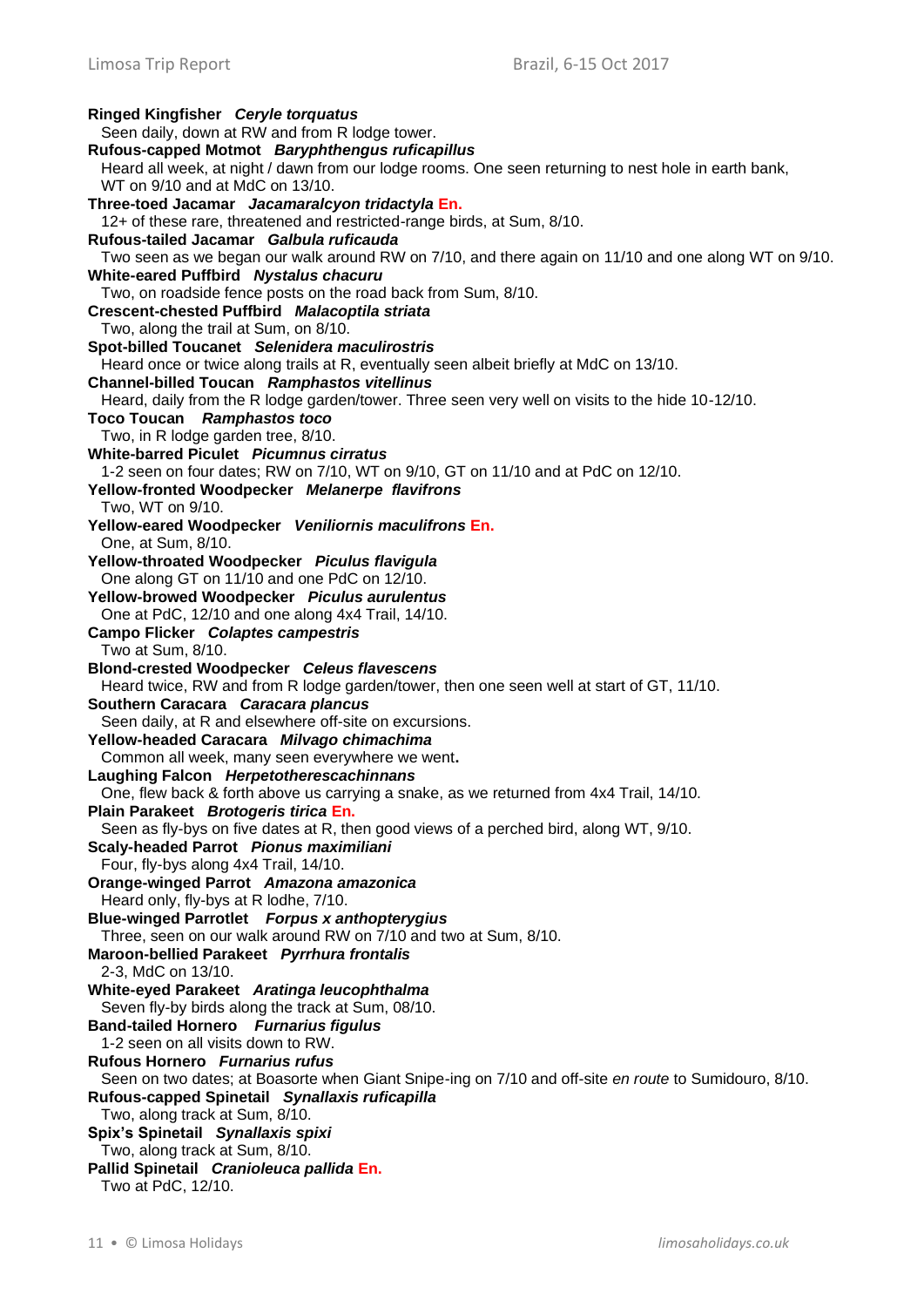**Yellow-chinned Spinetail** *Certhiaxis cinnamomea* Several seen on each of our visited to RW. **Rufous-fronted Thornbird** *Phacellodomus rufifrons* Two, at Sum, 8/10. **Orange-eyed Thornbird** *Phacellodomus erythrophthalmus* One, Sum, 8/10. **Black-capped Foliage-gleaner** *Philydor atricapillus* Just one, along GT on 11/10. **White-collared Foliage-gleaner** *Anabazenops fuscus* Two, along the track at Sum, 8/10. **Pale-browed Treehunter** *Cichlocolaptes leucophrus* **En.** One, MdC on 13/10. **Rufous-breasted Leaftosser** *Sclerurus scansor* One, MdC on 13/10. **Sharp-tailed Streamcreeper** *Lochmias nematura* Heard at PdC on 12/10 and then seen at MdC on 13/10. **Streaked Xenops** *Xenops rutilans* One, 4x4 Trail, 14/10. **Plain-winged Woodcreeper** *Dendrocincla turdina* One, along the track at Sum, 8/10. **Olivaceous Woodcreeper** *Sittasomus griseicapillus* Seen on four dates; along track at Sum on 8/10, WT on 9/10, GT on 11/10 and at MdC on 13/10. **White-throated Woodcreeper** *Xiphocolaptes albicollis* One along GT 11/10. **Lesser Woodcreeper** *Xiphorynchus fuscus* Two along track at Sum, 8/10, one on GT on 11/10 and then one on 4x4 Trail, 14/10. **Giant Antshrike** *Batara cinerea* Heard only at PdC on 12/10 then fabulous, close, prolonged views of a female at MdC, 13/10. **Large-tailed Antshrike** *Mackenziaena leachii* Fabulous views of this spotted beauty at PdC, 12/10. **Chestnut-backed Antshrike** *Thamnophilus palliatus* Two seen, RW on 7/10 and 11/10. Heard only at Sum on 8/10 and along WT on 9/10. **Sooretama Slaty-Antshrike** *Thamnophilus ambiguous* **En.** Two, in the restinga scrub at CF, 10/10. **Variable Antshrike** *Thamnophilus caerulescens* One, PdC, 12/10. **Spot-breasted Antvireo** *Dysithamnus stictothorax* A pair, 4x4 Trail, 14/10. **Plain Antvireo** *Dysithamnus mentalis* A female, along Yellow Trail at back of RW, 11/10. **Silvery-flanked Antwren** *Myrmotherula lactuosa* Two, during our walk around RW on 7/10, then a pair on 4x4 Trail, 14/10. **Unicoloured Antwren** *Myrmotherula unicolor* **En.** One, along 4x4 Trail, 14/10. **Star-throated Antwren** *Myrmotherula gularis* **En***.* Heard only, along WT, 9/10. **Rufous-winged Antwren** *Herpsilochmus rufimarginatus* One along GT on 11/10. **Serra Antwren** *Formicivora serrana* **En.** A fine pair showed well for us, along the track at Sum, 8/10. We also saw two females and a male of the coastal race (Restinga Antwren) at CF, 10/10. **Bertoni's Antbird** *Drymophila rubricollis* One of these absolute cracking birds, MdC on 13/10. **Rufous-tailed Antbird** *Drymophila genei* One, PdC, on 12/10. **Scaled Antbird** *Drymophila squamata* **En.** Two of these piebald crackers, on 4x4 Trail on 14/10. **Streak-capped Antwren** *Terenura maculate* One, 4x4 Trail on 14/10. **Rufous-tailed Antthrush** *Chamaeza ruficauda* Initially 1-2 heard at the top of the track at MdC, then one enticed to show itself on the walk down, 13/10.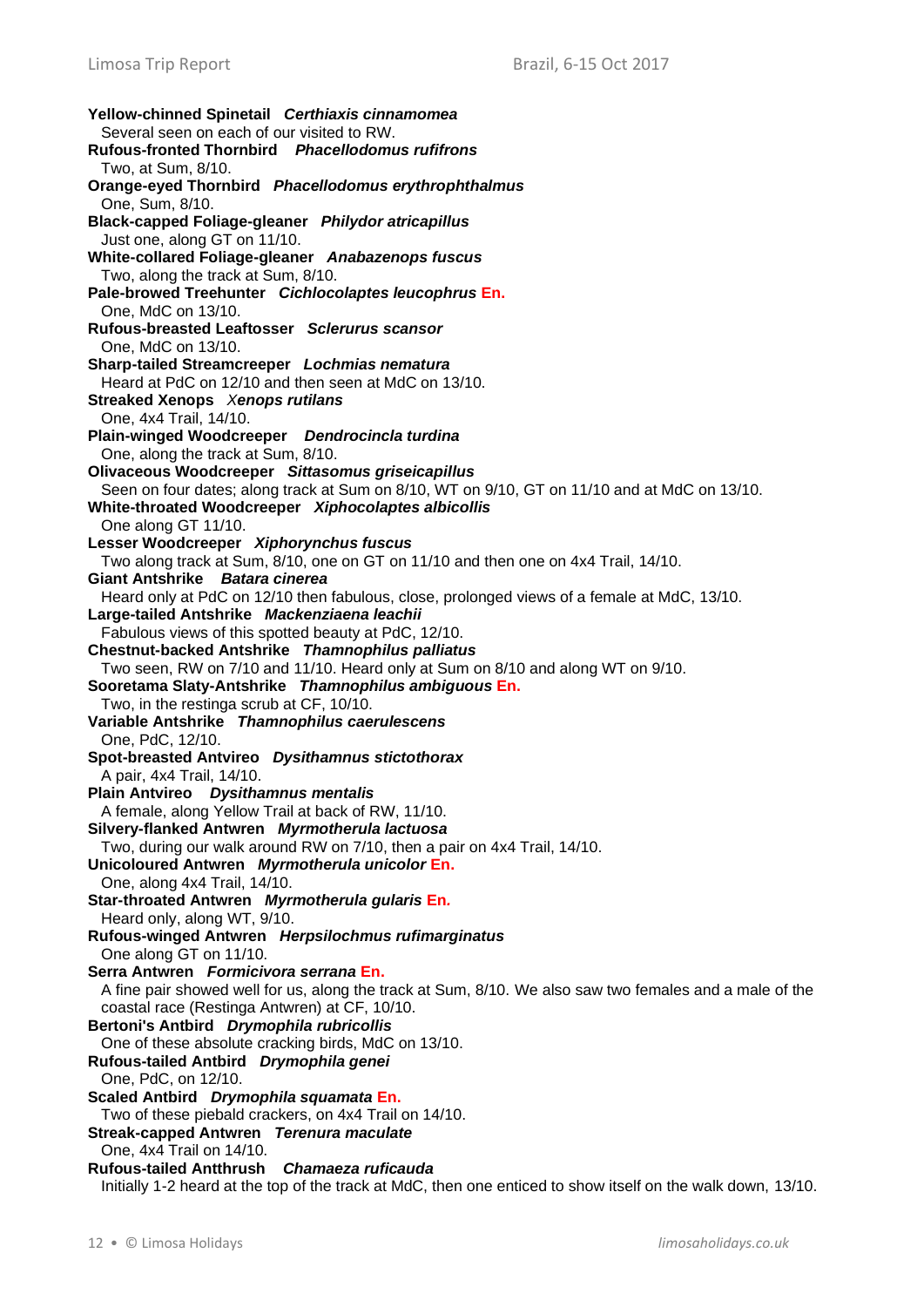**Black-cheeked Gnateater** *Conopophaga melanops* Fine views of one, along GT on 11/10. **Mouse-coloured Tapaculo** *Scytalopus speluncae En.* A notorious skulker, so often heard but seldom seen, and sure enough was heard only, PdC on 12/10. Heard too at MdC, 13/10. **Planalto Tyrannulet** *Phyllomyias fasciatus* One along WT, 9/10 was our only contact. **Grey-capped Tyrannulet** *Phyllomyias griseocapilla* One, PdC on 12/10. **Yellow-bellied Elaenia** *Elaenia flavogaster* Seen or heard on six dates, various locations. **Highland Elaenia** *Elaenia obscura* Two, Sao Bernardo Trail, PdC, 12/10. **Southern Beardless Tyrannulet** *Camptostoma obsoletum* Seen on three dates; RW on 7/10, at Sum on 8/10 and along WT on 9/10. **Yellow Tyrannulet** *Capsiempis flaveola* One on WT, 9/10. **Southern Antpipit** *Corythopis delalandi* It took time, but eventually, great views of one, GT on 11/10. **Mottled-cheeked Tyrannulet** *Phylloscartes ventralis* One, MdC on 13/10. **Serra do Mar Tyrannulet** *Phylloscartes difficilis* **En.** Two, PdC, 12/10. **Ochre-bellied Flycatcher** *Mionectes oleagineus* One, RW on 7/10 and then one seen on GT, 11/10. **Grey-hooded Flycatcher** *Mionectes rufiventris* One, on WT on 9/10, one GT on 11/10 and one 4x4 Trail on 14/10. **Sepia-capped Flycatcher** *Leptopogon amaurocephalus* Just the one, 4x4 Trail, 14/10. **Bran-coloured Flycatcher** *Myiophobus fasciatus* One, along the track at Sum, 8/10. **Drab-breasted Pygmy Tyrant** *Hemitriccus diops* One, MdC, 13/10. **Eye-ringed Tody-Tyrant** *Hemitriccus orbitatus* **En.** Two, along GT on 11/10 and one, 4x4 Trail on 14/10. **Hangnest Tody-Tyrant H***emitriccus nidipendulus* One along the track at Sum, 8/10 and then heard only in the restinga scrub at CF, 10/10. **Eared Pygmy Tyrant** *Myiornis auricularis* One, on 4x4 on 14/10. **Ochre-faced Tody-Flycatcher** *Poecilotriccus plumbeiceps* One, PdC on 12/10. **Yellow-lored Tody-Flycatcher** *Todirostrum poliocephalum* **En.** One, RW on 7/10 and one along GT, on 11/10. **Common Tody-Flycatcher** *Todirostrum cinereum* Only one, along WT on 9/10. **Yellow-olive Flycatcher** *Tolmomyias sulphurescens* One along the track at Sum on 8/10, one along 4x4 Trail on 14/10. **White-throated Spadebill** *Platyrinchus mystaceus* One, GT on 11/10. **Cliff Flycatcher** *Hirundinea ferruginea* Two, MdC on 13/10. **Euler's Flycatcher** *Lathrotriccus euleri* One, along the track at Sum, 8/10 and one along GT, 11/10. **Blue-billed Black-Tyrant** *Knipolegus cyanirostris* One, GT on 11/10 and two at MdC, 13/10. **Crested Black Tyrant** *Knipolegus lophotes* Three, roadside birds seen *en route* to/from Sum, 8/10. **Velvety Black Tyrant** *Knipolegus nigerrimus* Two, PdC on 12/10. **Yellow-browed Tyrant** *Satrapa icterophrys* One, RW on 7/10.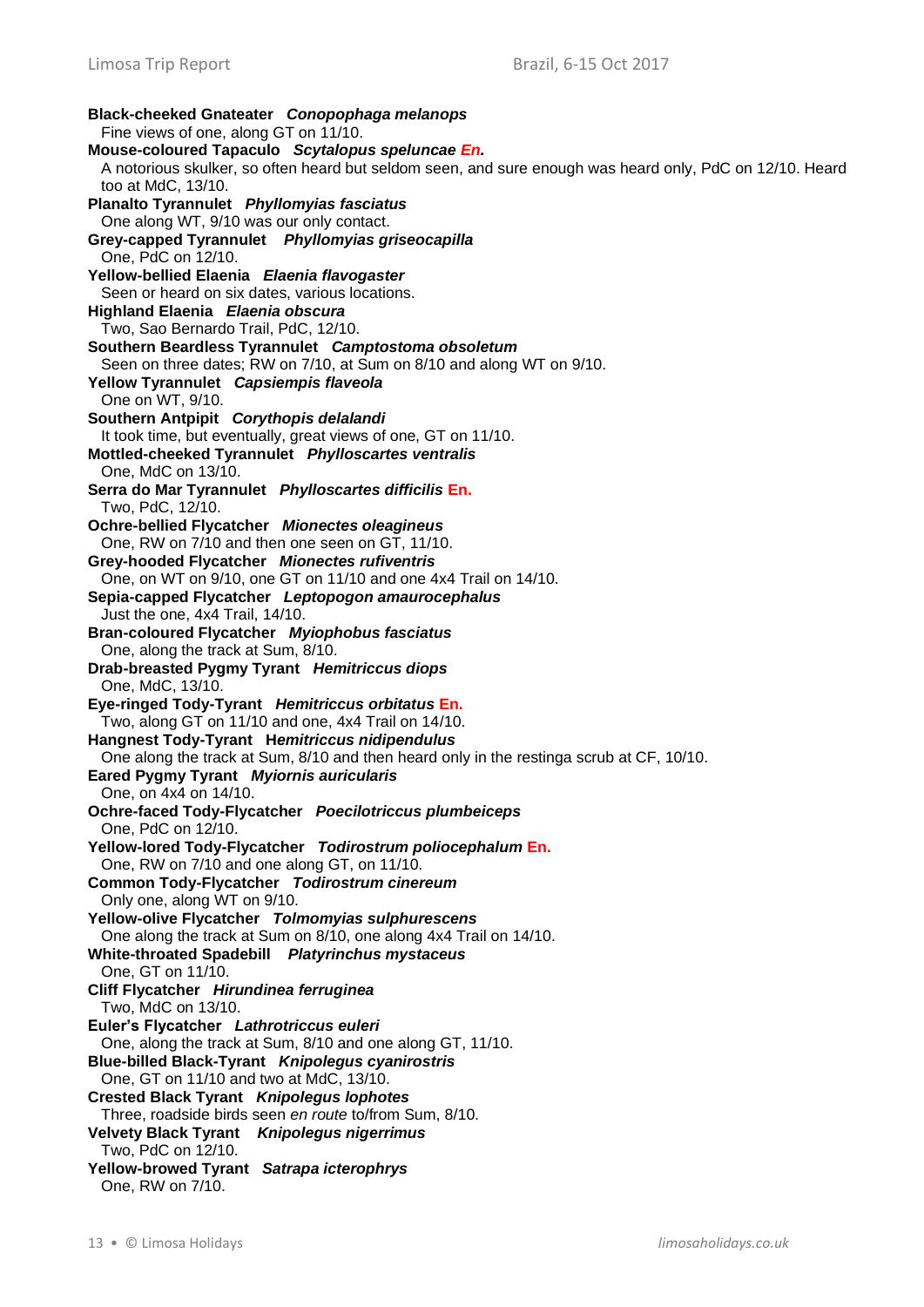**White-rumped Monjita** *Xolmis velata* Three, Sum, 8/10. **Streamer-tailed Tyrant** *Gubernetes yetapa* Two, very vocal birds at Boasorte on 7/10, then two at Sum, 8/10. **Shear-tailed Grey Tyrant** *Muscipipra vetula* One, PdC on 12/10. **Masked Water Tyrant** *Fluvicola nengeta* Common, seen on all visits to RW, in the lodge gardens and pool-side, and other roadside fields, in passing. **White-headed Marsh Tyrant** *Arundinicola leucocephala* Several seen at RW, seen whenever we looked. **Long-tailed Tyrant** *Colonia colonus* One, along the track at Sum, 8/10. **Cattle Tyrant** *Machetornis rixosus* Seen at RW on 7/10, roadside birds *en route* to Sum on 8/10, and at Sao Bernardo Trail at PdC, 12/10. **Piratic Flycatcher** *Legatus leucophaius* One, RW on 7/10. **Rusty-margined Flycatcher** *Myiozetetes cayanensis* Two, at Sao Bernardo Trail, PdC on 12/10, as we watched Swallow-tailed Cotingas. **Social Flycatcher** *Myiozetetes similis* Common and widespread. **Great Kiskadee** *Pitangus sulphuratus* Common and widespread. **Streaked Flycatcher** *Myiodynastes maculates* One along the track, Sum on 8/10, one WT on 9/10 and one PdC on 12/10. **Boat-billed Flycatcher** *Megarhynchus pitangua* Seen or heard on six dates/most places visited. **Variegated Flycatcher** *Empidonomus varius* One along WT on 9/10, one on MdC on 13/10. **Tropical Kingbird** *Tyrannus melancholicus* Common and widespread. **Fork-tailed Flycatcher** *Tyrannus savana* 1-2 along track at Sum, 8/10, then 1-2 as we drove through pastureland to GT on 11/10. **Grayish Mourner** *Rhytiperna simplex* One along Gt on 11/10 and then two, 4x4 Trail on 14/10. **Swainson's Flycatcher** *Myiarchus swainsoni* One, MdC on 13/10. **Short-crested Flycatcher** *Myiarchus ferox*  Just the one, RW on 7/10. **Brown-crested Flycatcher** *Myiarchus tyrannulus* 6+ along the track at Sum, 8/10. **Grey-hooded Attila** *Attila rufus* **En.** One, GT on 11/10. **Swallow-tailed Continga** *Phibalura flavirostris* Prolonged and repeat views of three of these beauties on the Sao Bernardo Trail, PdC, 12/10. **Hooded Berryeater** *Carpornis cucullata* **En.** Several heard and eventually one seen well, MdC on 13/10. **Bare-throated Bellbird** *Procnias nudicollis* Two *Daz*-white males,on the road up to MdC, 13/10. **Grey-winged Cotinga** *Tijuca condita* **En.** Alas, heard only, PdC, 12/10. **Black-and-gold Cotinga** *Tijuca atra* **En.** One at PdC on 12/10 and one at MdC, 13/10. **Serra do Mar Tyrant-Manakin** *Neopelma chrysolophum* One, PdC on 12/10. **Blue Manakin** *Chiroxiphia caudata* Three males on WT, 9/10 then a female on GT on 11/10. **Pin-tailed Manakin** *Ilicura militiaris* **En.** Alas, just a female, MdC on 13/10. **White-bearded Manakin** *Manacus manacus* A female, RW on 7/10, and three females on 4x4 Trail, 14/10. **Whiskered Myiobius** *Myiobius barbatus* One, 4x4 Trail, 14/10.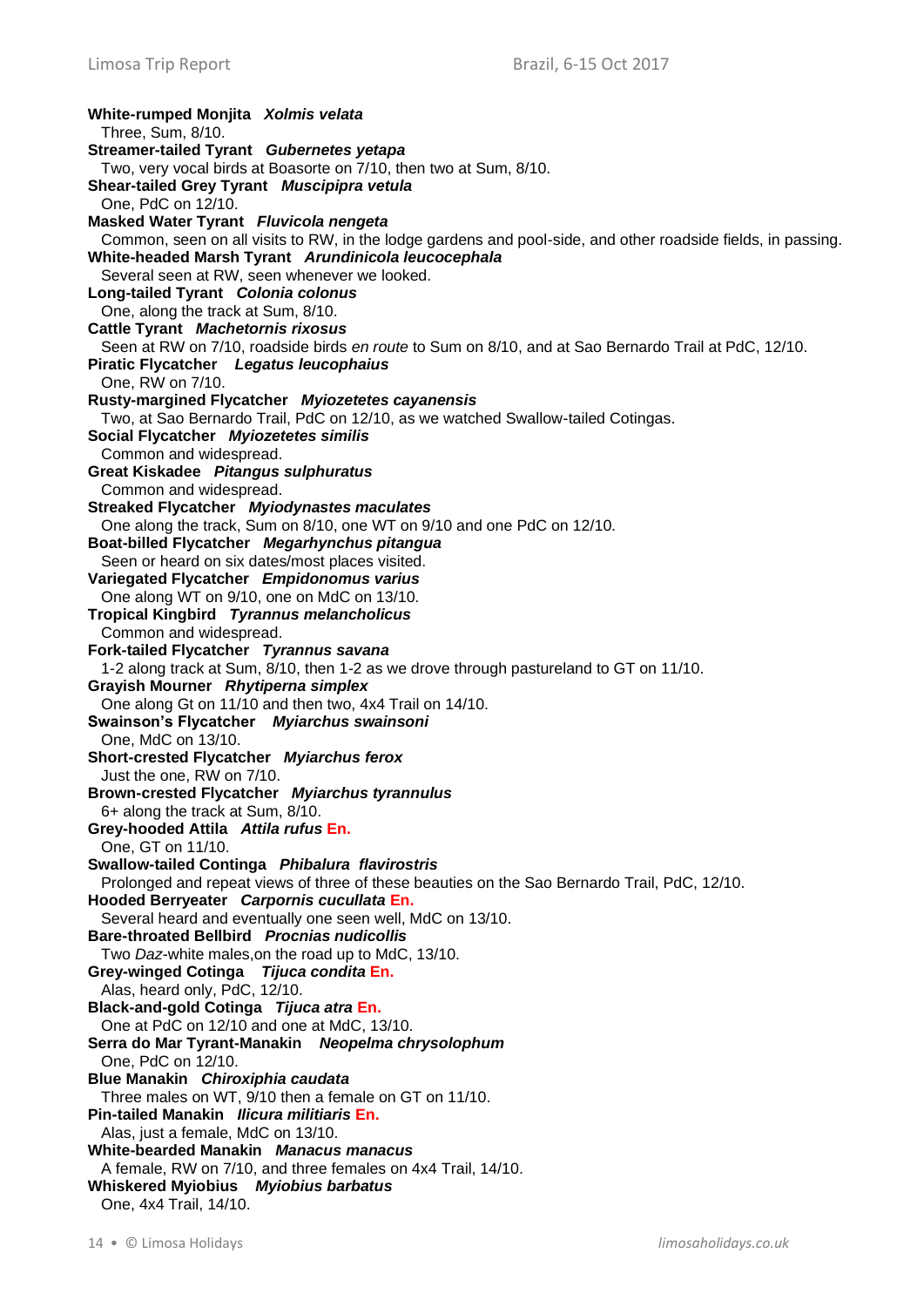**Black-tailed Tityra** *Tityra cayana* A female, R lodge tower, 14/10. **Brazilian Laniisoma** *Laniisoma elegans* A young male along GT at marker 1300m, on 11/10. Seen at this point last year too. This altitudinal migrant should be at higher elevations at this time of year. **Chestnut-crowned Becard** *Pachyramphus castaneus* A nesting pair, WT on 9/10. **White-winged Becard** *Pachyramphus polychopterus* A pair, GT on 11/10. **Crested Becard** *Pachyramphus validus* A pair, also nesting along WT on 9/10. **Rufous-browed Peppershrike** *Cyclarhis gujanensis* Only one, PdC, 12/10. **Red-eyed Vireo** *Vireo olivaceus chivi* Heard or seen on five dates, various locations. **Rufous-crowned Greenlet** *Hylophilus poicilotis* One, along the track at Sum, 8/10. **Grey-eyed Greenlet** *Hylophilus amaurocephalus* **En** One seen at Sum, 8/10. **White-rumped Swallow** *Tachycineta leucorrhoa* Several over pastures *en route* to GT on 11/10 and 4x4 Trail on 14/10. **Grey-breasted Martin** *Progne chalybea* Six, Matumbo village *en route* to WT, 9/10. A few drive-bys *en route* to Cabo Frio, 10/10. **Brown-chested Martin** *Progne tapera* One, Matumbo village, 9/10 and 2-3 at CF, 10/10. **Blue-and-white Swallow** *Notiochelidon cyanoleuca* A few seen, RW on 7/10 and a few on the coast at CF, 10/10. **Southern Rough-winged Swallow** *Stelgidopteryx ruficollis* A few seen daily. **Black-capped Donacobius** *Donacobius atricapilla* One, RW on 7/10 and again 11 /10. **Long-billed Wren C***antorchilus longirostris* Good views of one on our way back from 4x4 Trail, 14/10. **House Wren** *Troglodytes aedon* Seen or heard daily around R lodge and gardens. **Chalk-browed Mockingbird** *Mimus saturninus* Noted daily, all locations. **Yellow-legged Thrush** *Turdus flavipes* 1-2 seen at PdC on 12/10 and 2-3 at MdC on 13/10. **Rufous-bellied Thrush** *Turdus rufiventris* Seen on four dates; RW on 7/10, at Sum, 8/10, GT on 11/10 and at PdC on 12/10. **Pale-breasted Thrush** *Turdus leucomelas* Noted on six dates, various locations. **Creamy-bellied Thrush** *Turdus amaurochalinus* Noted on just two dates; PdC on 12/10 and at MdC on 13/10. **House Sparrow** *Passer domesticus* A few seen in passing through towns, when off-site. **Common Waxbill** *Estrilda astrild* 1-2 RW on 7/10. **Yellowish Pipit** *Anthus lutescens* Two, CF on 10/10 and two in pastureland, *en route* to GT on 11/10. **Hooded Siskin** *Carduelis magellanica* One, Sao Bernardo Trail, PdC, 12/10. **Purple-throated Euphonia** *Euphonia chlorotica* Heard on three dates at R lodge/garden, but never seen. **Violaceus Euphonia** *Euphonia violacea* Noted daily, various locations, but always in the R lodge garden. **Orange-bellied Euphonia** *Euphonia xanthogaster* A female, 4x4 Trail on 14/10. **Chestnut-bellied Euphonia** *Euphonia pectoralis* Just the one, WT on 9/10.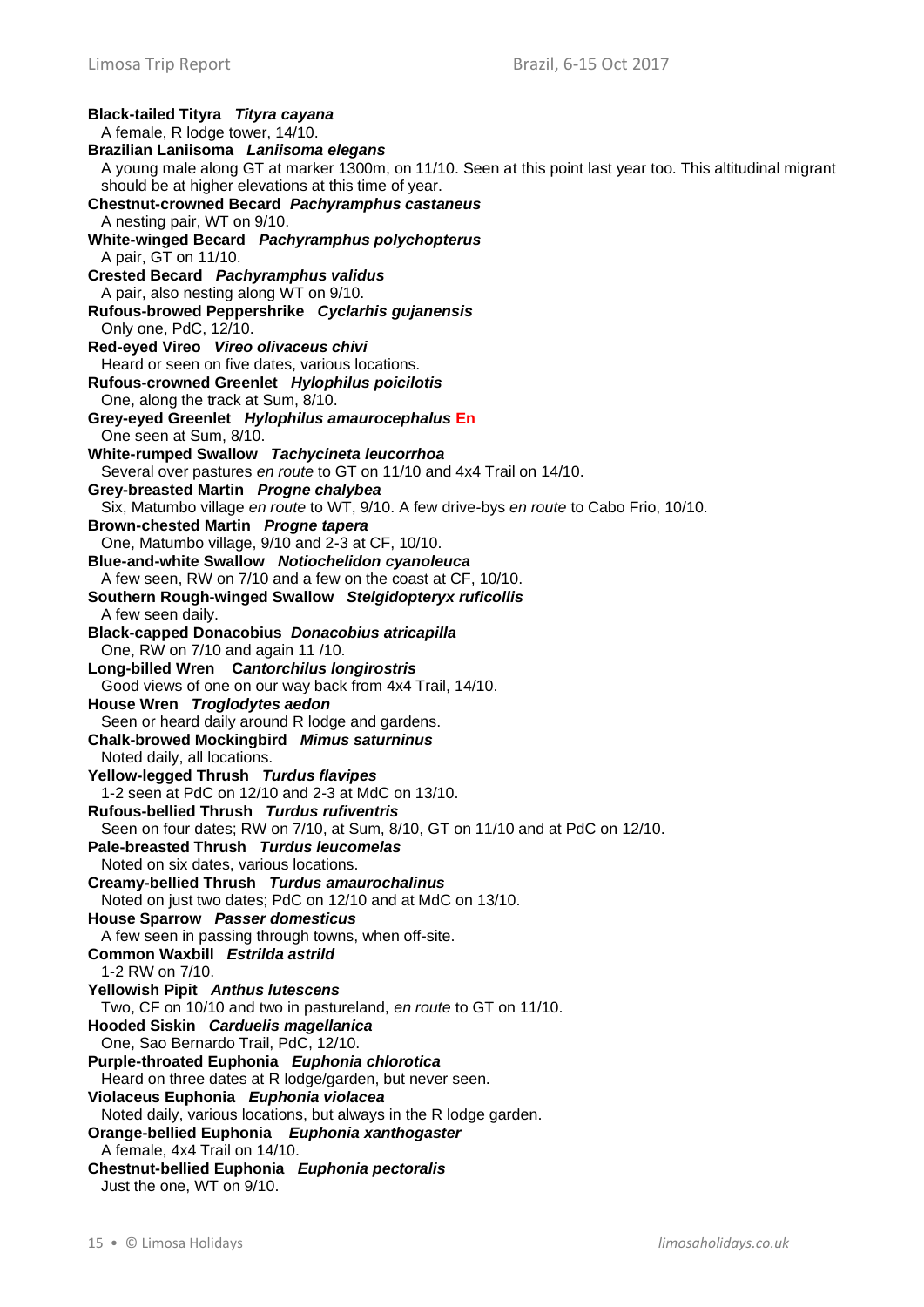**Masked Yellowthroat** *Geothylpis chiriquensis* One, Trescorgos, *en route* to Sum, 8/10, one at Matumbo village on 9/10 and one in the resting scrub at CF on 10/10. **Tropical Parula** *Parula pitiayumi* 3-4 in the restinga scrub at CF, 10/10. **White-rimmed Warbler** *Basileuterus leucoblepharus* One on the road up to MdC, 13/10. **Golden-crowned Warbler** *Basileuterus culicivorus* 1-2 seen along the track at Sum, 8/10. **Crested Oropendola** *Psarocolius decumanus* 1-2 flew over us as we walked the RW trail on 7/10, then 1-2 at Sum, on 8/10, then 2-3 at a nesting colony on the drive down from MdC, 13/10. **Red-rumped Cacique** *Cacicus haemorrhous* Seen daily around the R lodge gardens, from the tower and RW. **Shiny Cowbird** *Molothrus bonariensis* One, Sum, 8/10 and two Matumbo village, 9/10 and 1-2 in pastureland *en route* to Gt on 11/10. **Chopi Blackbird** *Gnorimopsar chopi* 1-2 seen at Boasorte, when Giant Snipe-ing, 7/10, and one *en route* to GT on 11/10. **Chestnut-capped Blackbird** *Chrysomus ruficapillus* A few seen on each and any visit to RW during the week. **Bananaquit** *Coereba flaveola* A few seen most days. **Rufous-collared Sparrow** *Zonotrichia capensis* Surprisingly, very few seen, just odd ones here & there. **Grassland Sparrow** *Ammodramus humeralis* One, Boasorte, 7/10. **Red-cowled Cardinal** *Paroaria dominicana* One, as we passed through Matumbo village returning from WT, 9/10. **Black-goggled Tanager** *Trichotthraupis melanops* 1-2 along WT on 9/10 and then 2-3 at MdC on 13/10. **Flame-crested Tanager** *Tachyphonus cristatus* Seen almost daily, various location, often from the R lodge garden/tower. **Ruby-crowned Tanager** *Tachyphonus coronatus* Seen on six dates, various locations. **Brazilian Tanager** *Ramphocelus bresilius* Seen on three dates; RW/R lodge gardens/tower. **Sayaca Tanager** *Thraupis sayaca* Common & widespread, seen throughout the week at various localities. **Azure-shouldered Tanager** *Tangara cyanoptera* **En.** Heard only, WT on 9/10 and then several seen at MdC on 13/10. **Golden-chevroned Tanager** *Thraupis ornate* As above, seen WT on 9/10 and at MdC on 13/10. **Palm Tanager** *Thraupis palmarum* A few seen almost daily. **Diademed Tanager** *Stephanophorus diadematus* 2-3 seen at PdC, 12/10. **Fawn-breasted tanager** *Pipraeides melanonota* 1-2 seen at PdC, 12/10. **Turquoise (White-bellied) Tanager** *Tangara mexicana brasiliensis* One, GT on 11/10 and one in R lodge garden, 14/10. **Green-headed Tanager** *Tangara seledon* Seen on four dates; RW on 7/10, WT on 9/10, GT on 11/10 and at MdC on 13/10. **Brassy-breasted Tanager** *Tangara desmaresti* **En.** 1-2 seen at PdC on 12/10 and 2-3 at MdC on 13/10. **Burnished-buff Tanager** *Tangara cayana* 1-2 seen at the banana bird table, in the R lodge gardens, also seen at Sum on 8/10 and at PdC on 12/10. **Swallow Tanager** *Tersina viridis* One, along the track at Sum, 8/10. **Blue Dacnis** *Dacnis cayana* Seen on three dates, R lodge garden/tower. **Red-legged Honeycreeper** *Cyanerpes cyaneus* Seen along the RW trail on 7/10 and 11/10.